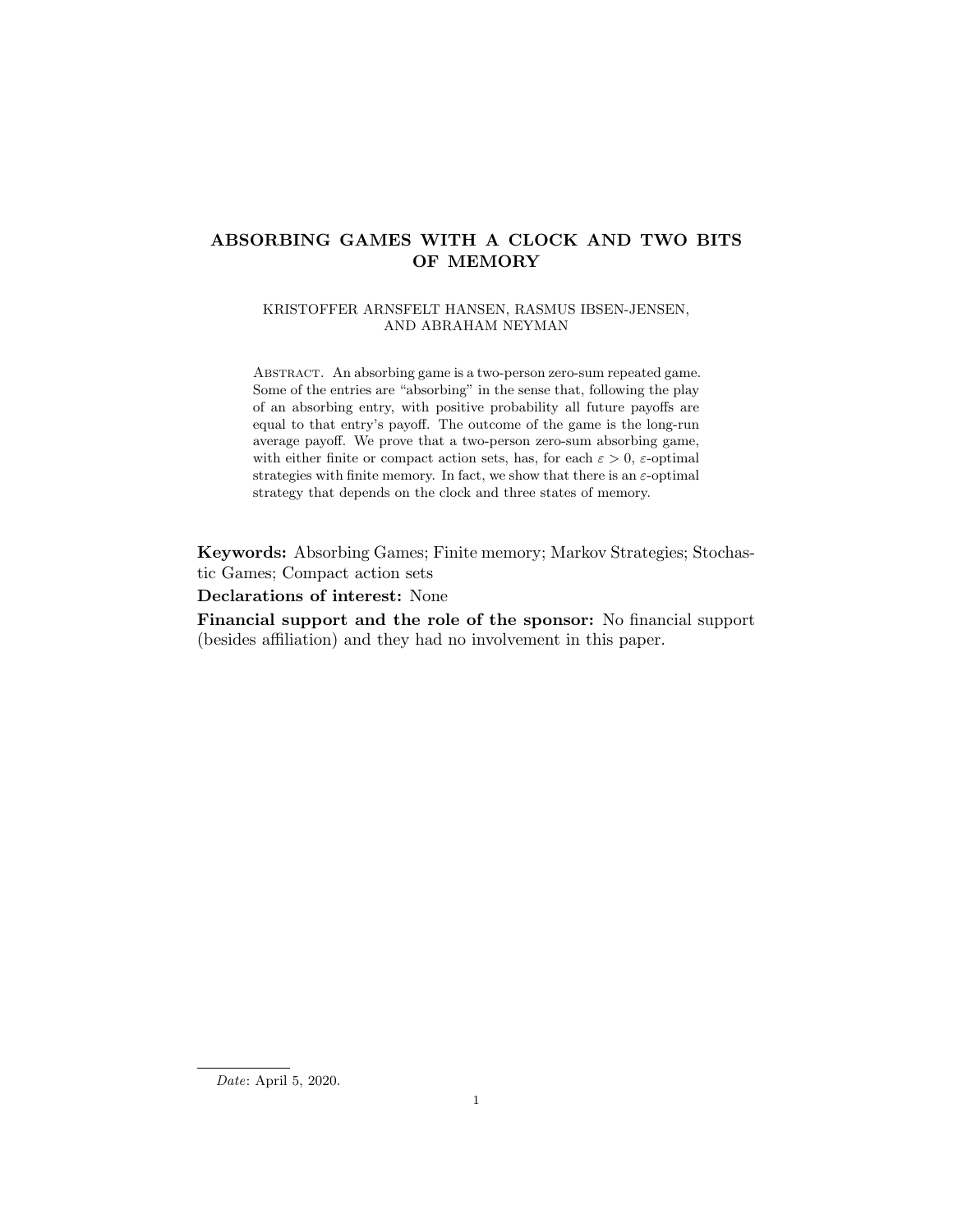#### 1. INTRODUCTION

We consider a game in which the players repeatedly play a strategic (normal-form) game. Each action profile determines the payoff, the probability of absorption, and the absorbing payoff. Following absorption, all future payoffs are equal to the absorption payoff. Such games are called absorbing games.

Early studies of absorbing games [4, 3] focused on two-person zero-sum absorbing games with finitely many actions, deterministic transitions, i.e., where the absorption probabilities are either 0 or 1, and where the payoff of each action pair coincides with the absorbing payoff of that action pair. Such a game is represented by the payoff matrix where the absorbing entries are marked with a ∗. The classic example of an absorbing game, the Big Match, introduced by Gillette [4], is represented by the matrix

$$
\begin{bmatrix} 1 & -1 \\ -1^* & 1^* \end{bmatrix}.
$$

An absorbing game (with probabilistic transitions) with finitely many actions (or compact action sets) is represented by a matrix (or a strategic game) whose entries (or the outcome of players' actions) are triples  $(r, q, a)$ of a payoff r, a probability  $0 \le q \le 1$ , and a payoff a. Following the play of an entry  $(r, q, a)$ , the current payoff is r, with probability q all future payoffs are a, and with probability  $1 - q$  the players continue playing the same absorbing game.

The game model with compact action sets assumes that the payoff  $r$ , the absorption probability  $q$ , and the absorbing payoff  $\alpha$  depend continuously on the actions.

We are mainly interested in such games where the outcome of the game is the long-run average payoff. By "long-run" we refer to the average payoff (per stage) of either the infinitely repeated game or a finitely repeated game with a long but unknown finite duration.

In the two-person zero-sum case where the sets of actions are finite, Kohlberg  $[7]$  proved that  $(1)$  the limit of the values of the  $\lambda$ -discounted game as  $\lambda$  goes to 0 exists, (2) the limit of the *n*-stage game as *n* goes to  $\infty$ exists,  $(3)$  that both limits coincide, and  $(4)$  that this limit v is the value (of the undiscounted game) in the following strong sense: for every  $\varepsilon > 0$ , each player has an ε-optimal strategy, i.e., a strategy that guarantees him a payoff of v up to an error of  $\varepsilon$  in all the *n*-stage games with *n* sufficiently large, in all  $\lambda$ -discounted games with  $\lambda$  sufficiently small, and in the limiting-average game.<sup>1</sup>

<sup>&</sup>lt;sup>1</sup>In the limiting-average game the payoff to player 1 (respectively player 2) is the expectation of the liminf (respectively limsup) of the average payoff in the first  $n$  stages as n goes to infinity.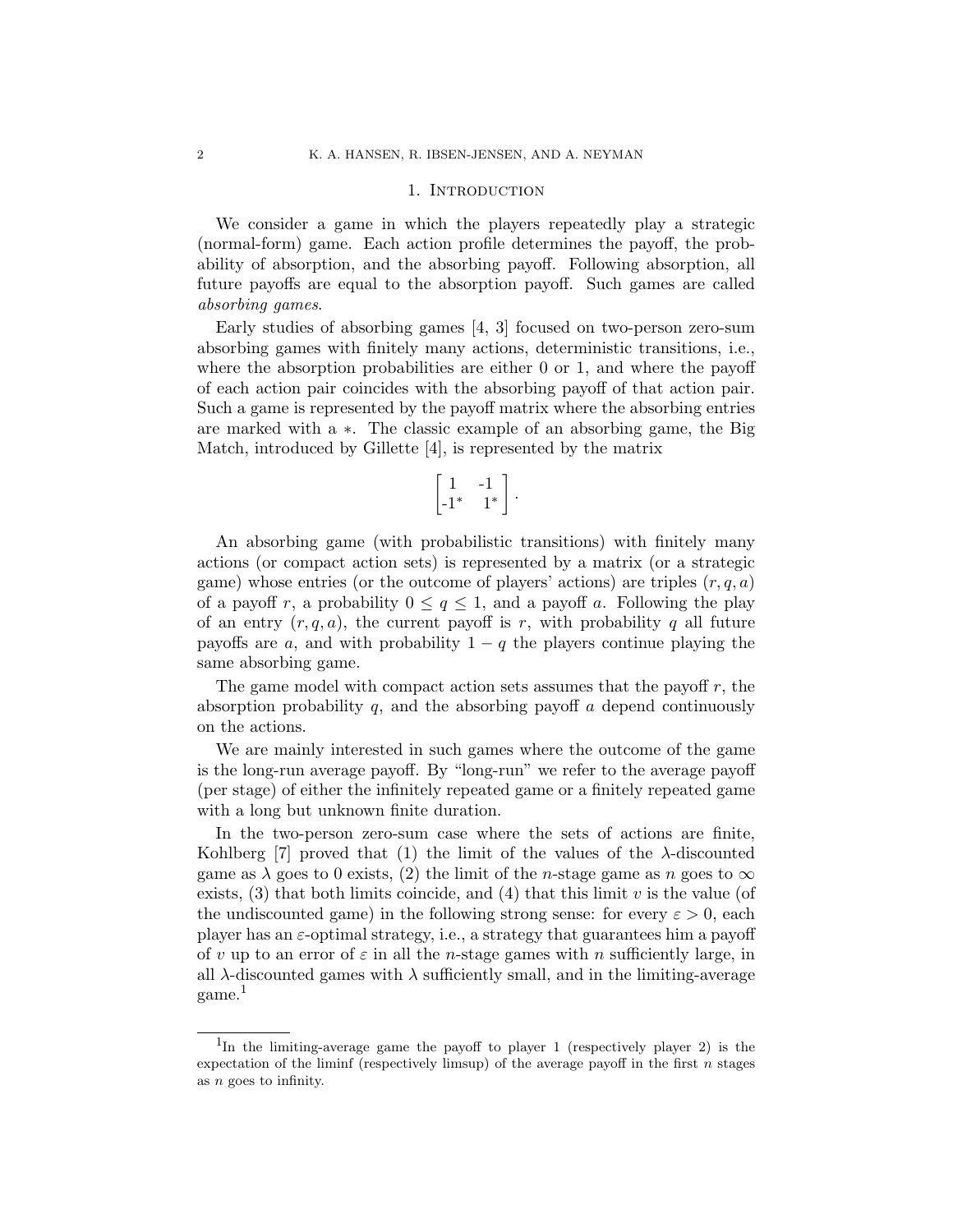These results of Kohlberg [7] were extended to the more general class of two-person zero-sum stochastic games with finitely many states and actions [2, 9] and to absorbing games with compact action sets [10].

The  $\varepsilon$ -optimal strategies constructed in [3, 7, 9, 10] depend in each stage on a statistic of past history, and this statistic (e.g., the sum of the past payoffs) takes value in an infinite set; hence, it requires an infinite memory.

The question that arises is how much dependence on past history is needed for an  $\varepsilon$ -optimal strategy. This dependence is formalized using the following concept.

A *memory-based* strategy in an absorbing game<sup>2</sup> is a strategy where the conditional probability of the action in a given round depends on the current memory state and the clock (i.e, the stage number) and the memory state is updated as a stochastic function of the current memory, the actions of the players in the previous stage, and the clock.

The  $\varepsilon$ -optimal strategies in [3, Theorem 2] are memory-based, and those in [3, Theorem 1], [7, Theorems 2.1 and 3.4], [9], and [10] are memory-based and clock-independent; i.e., the action in a given round and the memory update do not depend on the clock.

The value of the Big Match is zero. But no memory-based strategy of Player 1 that has a finite set of memory states and that is either clockindependent [1] or has a deterministic memory update function [5] can guarantee Player 1 strictly more than −1 in the Big Match. Recently it has been shown that for every  $\varepsilon > 0$  there is a memory-based strategy for Player 1 with two memory states that is  $\varepsilon$ -optimal in the Big Match [6]. Obviously, given the previously mentioned impossibility results, the [6]  $\varepsilon$ -optimal strategy relies on stochastic and clock-dependent memory updating.

The question that arises is whether or not a finite memory suffices for an  $\varepsilon$ -optimal strategy in any absorbing game.

The present paper proves that an absorbing game, with either finite or compact action sets, has, for each  $\varepsilon > 0$ ,  $\varepsilon$ -optimal strategies with finite memory. In fact we show that there is an  $\varepsilon$ -optimal strategy that depends on the clock and three states of memory.

The importance of absorbing games stems from the fact that advances in the theory of absorbing games, which are a subclass of stochastic games, serve as an important building block in the study of stochastic games as well as other models of dynamic games, and from their intimate relation to repeated games with symmetric incomplete information. In fact, there is a natural translation of the value (and equilibria) and optimal (and equilibria) strategies between the two. See, e.g., [8, 11, 12].

<sup>&</sup>lt;sup>2</sup>The general concept of a memory-based strategy in the more general model of a stochastic game is given in the next section.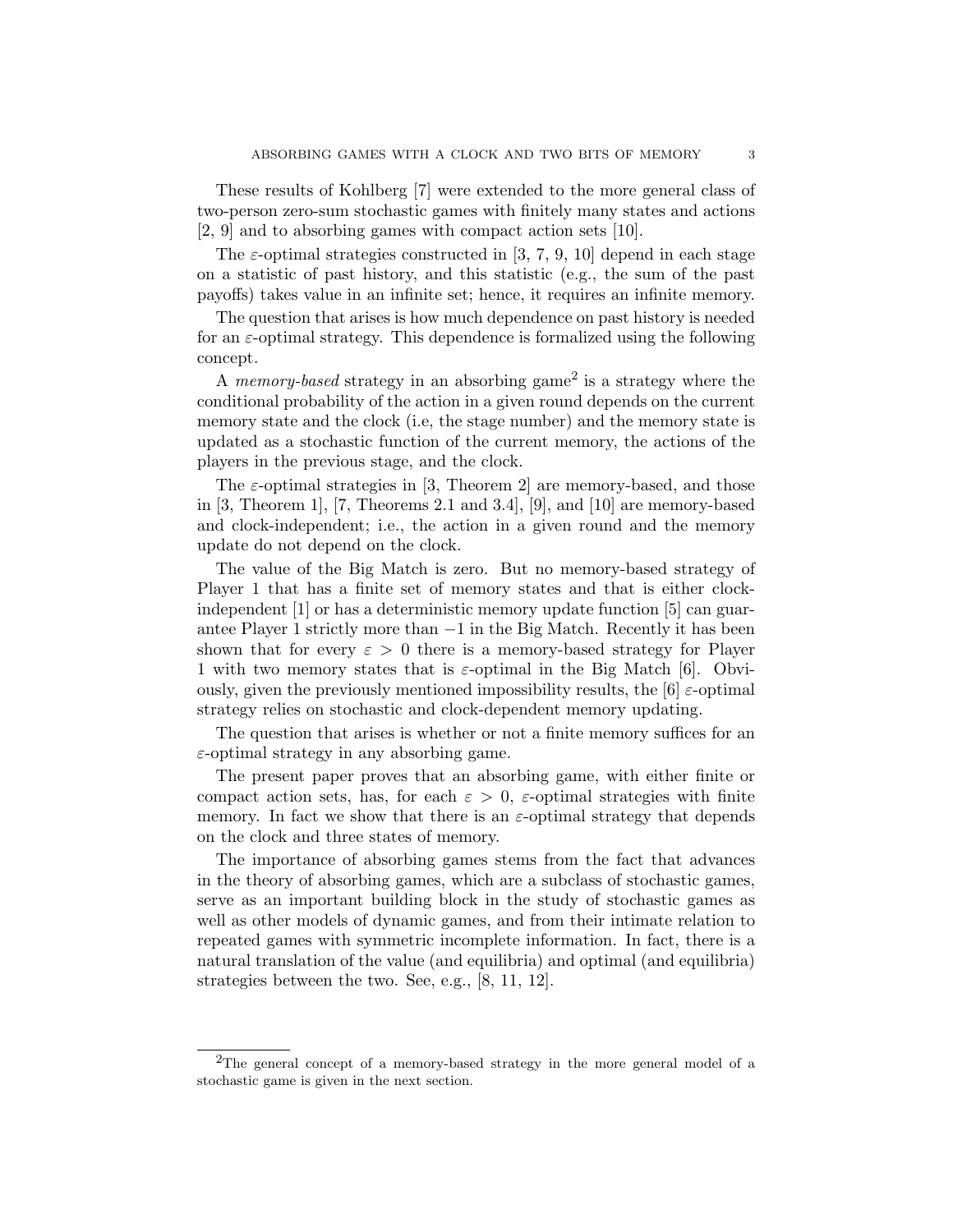#### 2. The model and related results

Absorbing games are an important subclass of stochastic games, and their study served as an important step in the analysis of stochastic games.

2.1. Stochastic games. A finite two-person zero-sum stochastic game  $\Gamma$ , henceforth, a *finite stochastic game*, is defined by a tuple  $(Z, I, J, r, p, z_1)$ , where  $Z$  is a finite state space, I and J are the finite actions sets of Players 1 and 2 respectively,  $r : Z \times I \times J \to \mathbb{R}$  is a payoff function,  $p : Z \times I \times J \to \Delta(Z)$ is a transition function, and  $z<sub>1</sub>$  is the initial state.

A compact stochastic game is defined analogously, like the definition of a stochastic game, but the actions sets  $I$  and  $J$  are compact topological spaces, and the payoff function and the transitions depends continuously on the actions.

A state  $z \in Z$  is called an *absorbing state* if  $p(z, \cdot, \cdot) = \delta_z$ , where  $\delta_z$  is the Dirac measure on z. An *absorbing game* is a stochastic game with only one non-absorbing state, which is its initial state.

A play of the stochastic game is an infinite sequence  $z_1, \ldots, z_t, i_t, j_t, \ldots$ where  $(z_t, i_t, j_t) \in Z \times I \times J$ . A play up to stage t is the finite sequence  $h_t = (z_1, i_1, j_1, \ldots, z_t)$ . The payoff  $r_t$  in stage t is  $r(z_t, i_t, j_t)$  and the average of the payoffs in the first *n* stages,  $\frac{1}{n} \sum_{t=1}^{n} r_t$ , is denoted by  $\bar{r}_n$ .

The initial state of the multi-stage game is  $z_1 \in Z$ . In the t-th stage players simultaneously choose actions  $i_t \in I$  and  $j_t \in J$ .

A behavioral strategy of Player 1, respectively Player 2, is a function σ, respectively τ, from the disjoint union  $\psi_{t=1}^{\infty}(Z \times I \times J)^{t-1} \times Z$  to  $\Delta(I)$ , respectively to  $\Delta(J)$ . The restriction of  $\sigma$ , respectively  $\tau$ , to  $(Z \times I \times J)^{t-1} \times Z$ is denoted by  $\sigma_t$ , respectively  $\tau_t$ . In what follows,  $\sigma$  denotes a strategy of Player 1 and  $\tau$  denotes a strategy of Player 2.

A strategy pair  $(\sigma, \tau)$  defines a probability distribution  $P_{\sigma, \tau}$  on the space of plays as follows. The conditional probability of  $(i_t = i, j_t = j)$  given a play  $h_t$  up to stage t is the product of  $\sigma(h_t)[i]$  and  $\tau(h_t)[j]$ . The conditional distribution of  $z_{t+1}$  given  $h_t, i_t, j_t$  is  $p(z_t, i_t, j_t)$ . The expectation w.r.t.  $P_{\sigma, \tau}$ is denoted by  $E_{\sigma,\tau}$ 

A stochastic game has a value  $v = (v(z))_{z \in Z}$  if, for every  $\varepsilon > 0$ , there are strategies  $\sigma_\varepsilon$  and  $\tau_\varepsilon$  such that for some positive integer  $n_\varepsilon$ 

(1) 
$$
\varepsilon + E_{\sigma_{\varepsilon}, \tau} \bar{r}_n \geq v(z_1) \geq E_{\sigma, \tau_{\varepsilon}} \bar{r}_n - \varepsilon \quad \forall \sigma, \tau, n \geq n_{\varepsilon},
$$

and

(2) 
$$
\varepsilon + E_{\sigma_{\varepsilon},\tau} \liminf_{n \to \infty} \overline{r}_n \ge v(z_1) \ge E_{\sigma,\tau_{\varepsilon}} \limsup_{n \to \infty} \overline{r}_n - \varepsilon \quad \forall \sigma,\tau.
$$

It is known that all finite absorbing games [7] and, more generally, all finite stochastic games [9], and all compact absorbing games [10], have a value.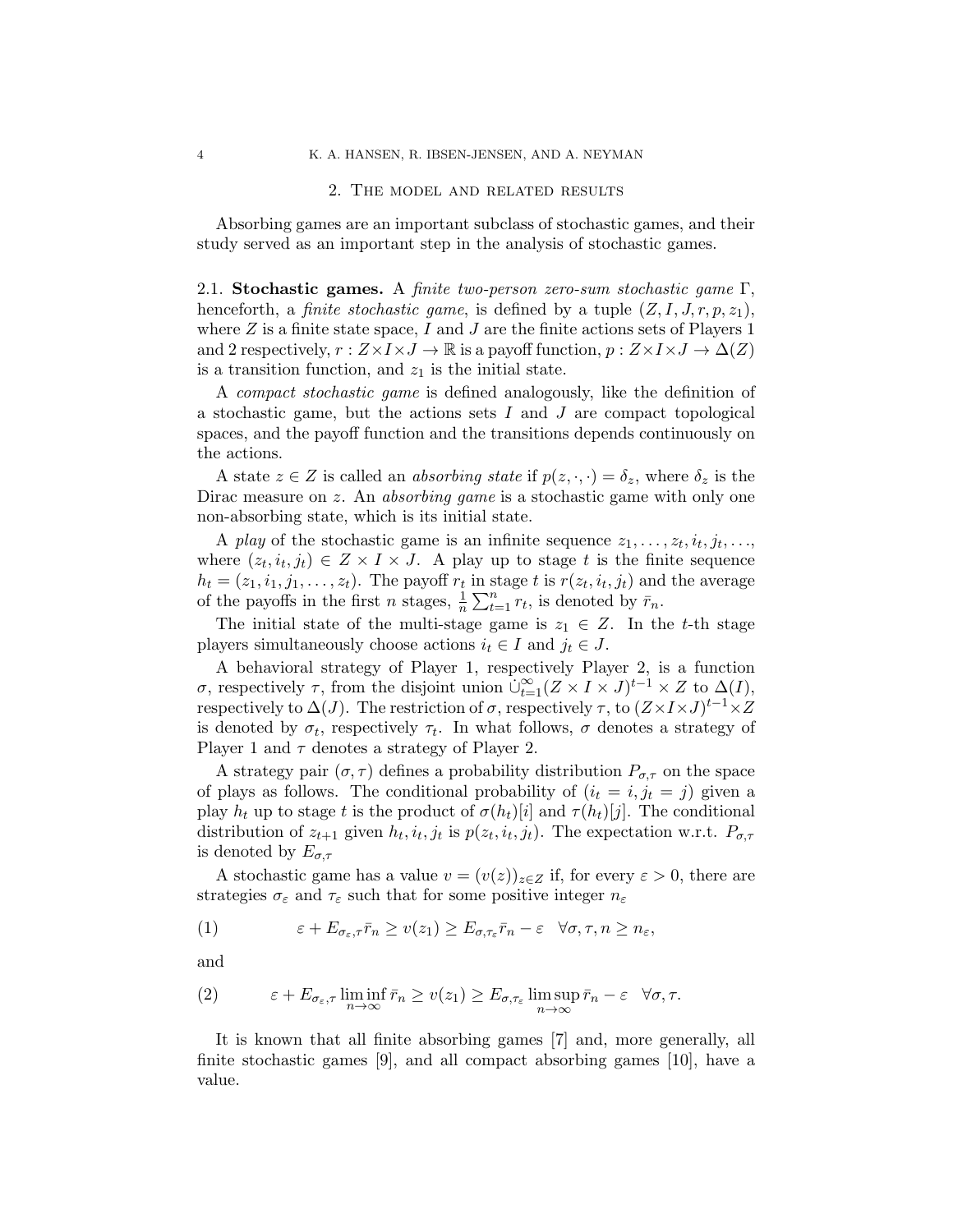A strategy  $\sigma_{\varepsilon}$  (respectively  $\tau_{\varepsilon}$ ) that satisfies the left-hand (respectively, right-hand) inequality (1) is called uniform  $\varepsilon$ -optimal. A strategy  $\sigma_{\varepsilon}$  (respectively  $\tau_{\varepsilon}$ ) that satisfies the left-hand (respectively, right-hand) inequality (2) is called *limiting-average*  $\varepsilon$ -*optimal.* 

If  $\sigma_{\varepsilon}$  and  $\tau_{\varepsilon}$  are uniform  $\varepsilon$ -optimal strategies, then for every  $\varepsilon' > \varepsilon$  there is  $\lambda_{\varepsilon}$  > 0 such that for every  $\tau$  and  $0 < \lambda < \lambda_{\varepsilon}$ ,

$$
(3) \varepsilon' + E_{\sigma_{\varepsilon}, \tau} \sum_{t=1}^{\infty} \lambda (1 - \lambda)^{t-1} r_t \ge v(z_1) \ge E_{\sigma, \tau_{\varepsilon}} \sum_{t=1}^{\infty} \lambda (1 - \lambda)^{t-1} r_t - \varepsilon' \quad \forall \sigma, \tau.
$$

A strategy  $\sigma_{\varepsilon}$  that satisfies both left-hand inequalities (1) and (2) is called  $\varepsilon$ -optimal.

The definition of an absorbing game in this section generalizes the one given in the introduction. However, the analysis of the two-player zero-sum case is essentially the same in both models of an absorbing game. The reason is that once an absorbing state is reached, the players will play the optimal strategies of the stage game, resulting in a stage payoff whose expectation equals the value of the stage game. Therefore, one can replace each entry of the nonabsorbing state by the absorbtion probability, i.e., the probability of departure from the nonabsorbing state, and the absorbing payoff being the conditional expected value of the next absorbing state.

2.2. Memory-based strategies. A memory-based strategy  $\sigma$  generates a random sequence of memory states  $m_1, \ldots, m_t, m_{t+1}, \ldots$ , where the memory is updated stochastically in each stage, and selects its action  $i_t$  according to a distribution that depends on just the current time  $t$ , its current memory  $m_t$ , and the current state  $z_t$ . Explicitly, the conditional distribution of  $i_t$ , given  $h_t^m := (z_1, m_1, i_1, j_1, \ldots, z_t, m_t)$ , is a function  $\sigma_\alpha$  of  $(t, z_t, m_t)$ and the conditional distribution of  $m_{t+1}$ , given  $(h_t^m, i_t, j_t, z_{t+1})$ , is a function  $\sigma_m$  of  $(t, z_t, m_t, i_t, j_t)$  (i.e., it depends on just the time t and the tuple  $(z_t, m_t, i_t, j_t)).$ 

A memory-based strategy  $\sigma$  is *clock-independent* if the functions  $\sigma_{\alpha}$  and  $\sigma_m$  are independent of t.

A k-memory strategy is a memory-based strategy in which the memory states  $m_t$  take values in a set with (at most) k elements. Note that a strategy is a Markov strategy if and only if it is a one-memory strategy, and a strategy is a stationary strategy if and only if it is a one-memory clock-independent strategy. A strategy uses finite memory if it is a  $k$ -memory strategy where  $k$  is finite. A strategy that uses finite memory is called a *finite-memory* strategy. The set of all k-memory strategies is denoted by  $\mathcal{M}_k$ .

The long-standing natural open problem that motivates the present paper is whether for every stochastic game there are  $\varepsilon$ -optimal strategies that use finite memory. This has recently been settled affirmatively for the Big Match [6], and the present paper settles this problem affirmatively for all absorbing games.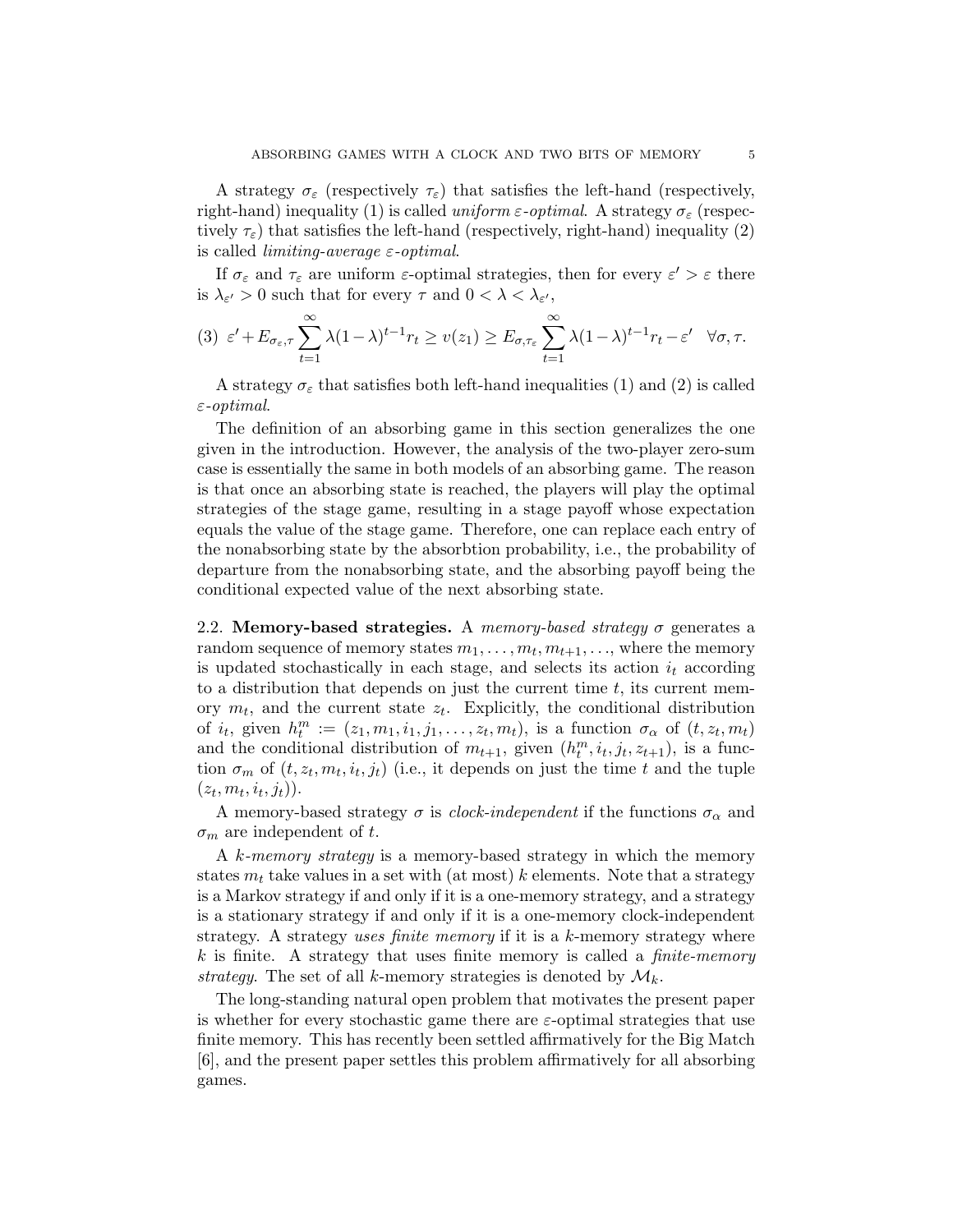#### 3. The result

The main result of the present paper is that, in every absorbing game, there is a finite-memory strategy that is  $\varepsilon$ -optimal and moreover that is a three-memory strategy.

**Theorem 1.** Every absorbing game with value v has, for every  $\varepsilon > 0$ , a 3-memory strategy  $\sigma$  of Player 1 and  $n_{\epsilon}$  such that for every strategy  $\tau$  of Player 2,

(4) 
$$
E_{\sigma,\tau} \liminf_{n \to \infty} \bar{r}_n \ge v - \varepsilon,
$$

and

(5)  $E_{\sigma,\tau} \bar{r}_n \geq v - \varepsilon \qquad \forall n \geq n_{\varepsilon}.$ 

Similarly for Player 2.

## 4. A few preliminaries to the proof

It is sufficient to prove the result for a compact absorbing game whose initial state  $z_1$  is the non-absorbing state and  $v(z_1) = 0$ . Fix a compact absorbing game whose initial state  $z_1$  is the non-absorbing state and  $v(z_1) =$ 0.

The set of stages  $t = 1, 2, \ldots$  of the infinite game is partitioned into consecutive epochs, indexed by  $i = 1, 2, \ldots$ , where the number of stages of the *i*-th epoch is  $s_i$ . The number of stages in the first *n* epochs equals  $\sum_{i=1}^{n} s_i$  and is denoted by  $S_n$ .

The definition of the duration of the epochs is not identical to the definition in [6], but the proofs of the properties of the epochs' duration are very similar to those in [6]. In this section, we state these properties, and in order to make the present paper independent we include here also the slightly different proofs.

**The epochs' duration.** We now define the sequence  $(s_i)$  of durations of epochs. The sequence of durations depends on a fixed sufficiently small  $0 < \varepsilon < 1/2$ , and a sufficiently small  $\lambda > 0$ . For notational convenience we set  $p = e^{-\lambda'}$ , where  $\lambda' = \lambda/(1-\lambda)$ . The condition that  $\lambda$  is sufficiently small will guarantee, in particular, that p is sufficiently large so that  $3/2 <$  $1 - \varepsilon < p < 1$  and hence,  $1/p < 2$ . As  $1 + \varepsilon > 1$ ,  $\sum_{i=1}^{\infty} \frac{2}{i^{1+i}}$  $\frac{2}{i^{1+\varepsilon}} < \infty$ . Let  $i_{\varepsilon}$  be a sufficiently large positive integer so that

(6) 
$$
\sum_{i=i_{\varepsilon}+1}^{\infty} \frac{1}{i^{(1+\varepsilon)}} < \varepsilon.
$$

<sup>&</sup>lt;sup>3</sup>In [6] the parameter p was an explicit function of  $\varepsilon$ ,  $p = 1 - \varepsilon$ .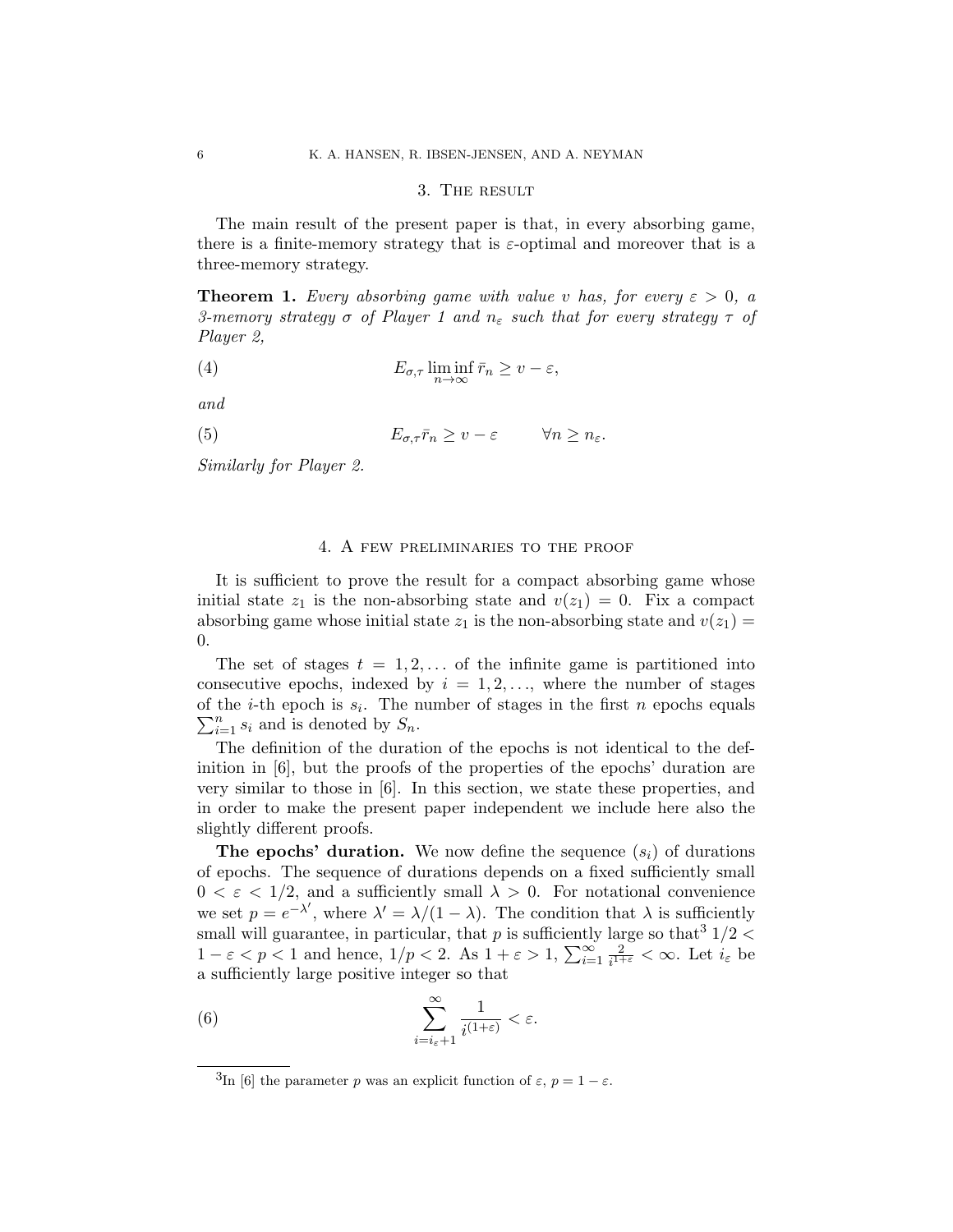The duration of the *i*-th epoch,  $s_i$ , is the largest integer such that  $p^{-s_i} \leq$  $i^{1+\varepsilon}$  if  $i > i_{\varepsilon}$ , and  $s_i = 1$  if  $i \leq i_{\varepsilon}$ . Recall that the sum of the durations of the first *n* epochs is denoted by  $S_n = \sum_{i=1}^n s_i$ .

**Lemma 1.** The sequence  $(s_i)$  satisfies

(7) 
$$
s_{i+1} \geq s_i \geq 1 \forall i \quad and \quad s_n/S_n \to_{n \to \infty} 0.
$$

*Proof.* In short, the definition of  $s_i$  implies that the sequence  $s_i$  is nondecreasing and that  $s_n = \Theta(\ln n)$  and hence  $S_n = \Theta(n \ln n)$ , and therefore  $s_n/S_n \rightarrow_{n\to\infty} 0$ .

For completeness, we spell out the details. Recall that  $p > 1 - \varepsilon > 1/2$ . Note that  $1 < p^{-1} \leq i^{1+\varepsilon}$  for every  $i > 1$ ; hence,  $s_i \geq 1$  for every  $i > i_{\varepsilon}$ , and recall that  $s_i = 1$  for every  $1 \leq i \leq i_{\varepsilon}$ . For  $i > i_{\varepsilon}$ ,  $p^{-s_i} \leq i^{1+\varepsilon}$  by the definition of  $s_i$ , and  $i^{1+\varepsilon} < (i+1)^{1+\varepsilon}$ . Hence, by the definition of  $s_{i+1}$ , we have  $s_{i+1} \geq s_i$ . We conclude that  $1 \leq s_i \leq s_{i+1}$  for every *i*.

For  $i > i_{\varepsilon}$ , the definition of  $s_i$  implies that  $p^{-s_i} \leq i^{1+\varepsilon} \leq p^{-s_i-1}$ ; hence,  $\frac{1+\varepsilon}{-\ln p}\ln i\geq s_i\geq -1+\frac{1+\varepsilon}{-\ln p}\ln i$ . Therefore,  $s_n = \Theta(\ln n)$  and  $S_n = \sum_{i=1}^n s_i =$  $\Theta(n \ln n)$  as  $n \to \infty$ , and therefore  $s_n/S_n \to_{n \to \infty} 0$ .

**Lemma 2.** There exists a constant  $K$  such that for all positive integers  $i$ and n with  $i \leq n$ ,

(8) 
$$
\frac{s_i}{S_n} \le \frac{s_n}{S_n} \le Kn^{-1} \le Kn^{-\varepsilon^2} i^{\varepsilon^2 - 1}.
$$

*Proof.* In short, this lemma follows from the following properties:  $s_i$  is nondecreasing,  $s_n = \Theta(\ln n)$ ,  $S_n = \Theta(n \ln n)$ , and  $n^{-1} = n^{-\varepsilon^2} n^{\varepsilon^2 - 1} \le n^{-\varepsilon^2} i^{\varepsilon^2 - 1}$ .

For completeness, we spell out an explicit derivation of these inequalities. For  $i > i_{\varepsilon}, s_i \geq -1 + \frac{1+\varepsilon}{-\ln p} \ln i$ ; hence, for  $n > 2(i_{\varepsilon} + 1), S_n \geq$  $\sum_{n/2-1\leq i\leq n} s_i \geq -n+\frac{n}{2}$ 2  $\frac{1+\varepsilon}{-2\ln p}\ln n$ . For  $n > i_{\varepsilon}, s_n \leq \frac{1+\varepsilon}{-\ln p}\ln n$ ; hence,  $s_n \leq$  $\frac{1+\varepsilon}{-\ln p}\ln n \leq K n^{-1}S_n$  for a sufficiently large K. Hence, for  $n > 2(i_{\varepsilon} + 1)$ ,  $s_n/S_n < Kn^{-1}$  for a sufficiently large K, and therefore there is a positive constant K such that for every n we have  $s_n/S_n < Kn^{-1}$ . .

The payoff to Player 1 in the j-th round of epoch i is denoted by  $r_j^i$ . Note that the j-th round of epoch i is the  $(S_{i-1} + j)$ -th stage of the game. Therefore,  $\sum_{t=1}^{S_n} r_t = \sum_{i=1}^n \sum_{j=1}^{s_i} r_j^i$ . Hence, for *n* sufficiently large and  $S_{n-1} < T \leq S_n, \frac{1}{T}$  $\frac{1}{T} \sum_{t=1}^T r_t \geq \frac{1}{S_t}$  $\frac{1}{S_n} \sum_{i=1}^n \sum_{j=1}^{s_i} r_j^i - \varepsilon.$ 

Therefore, in order to prove the theorem it suffices to exhibit a strategy  $\sigma \in \mathcal{M}_3$  of Player 1 and  $n_{\varepsilon}$  such that for every pure strategy  $\tau$  of Player 2, we have

(9) 
$$
E_{\sigma,\tau} \liminf_{n \to \infty} \frac{1}{S_n} \sum_{i=1}^n \sum_{j=1}^{s_i} r_j^i \ge -5\varepsilon,
$$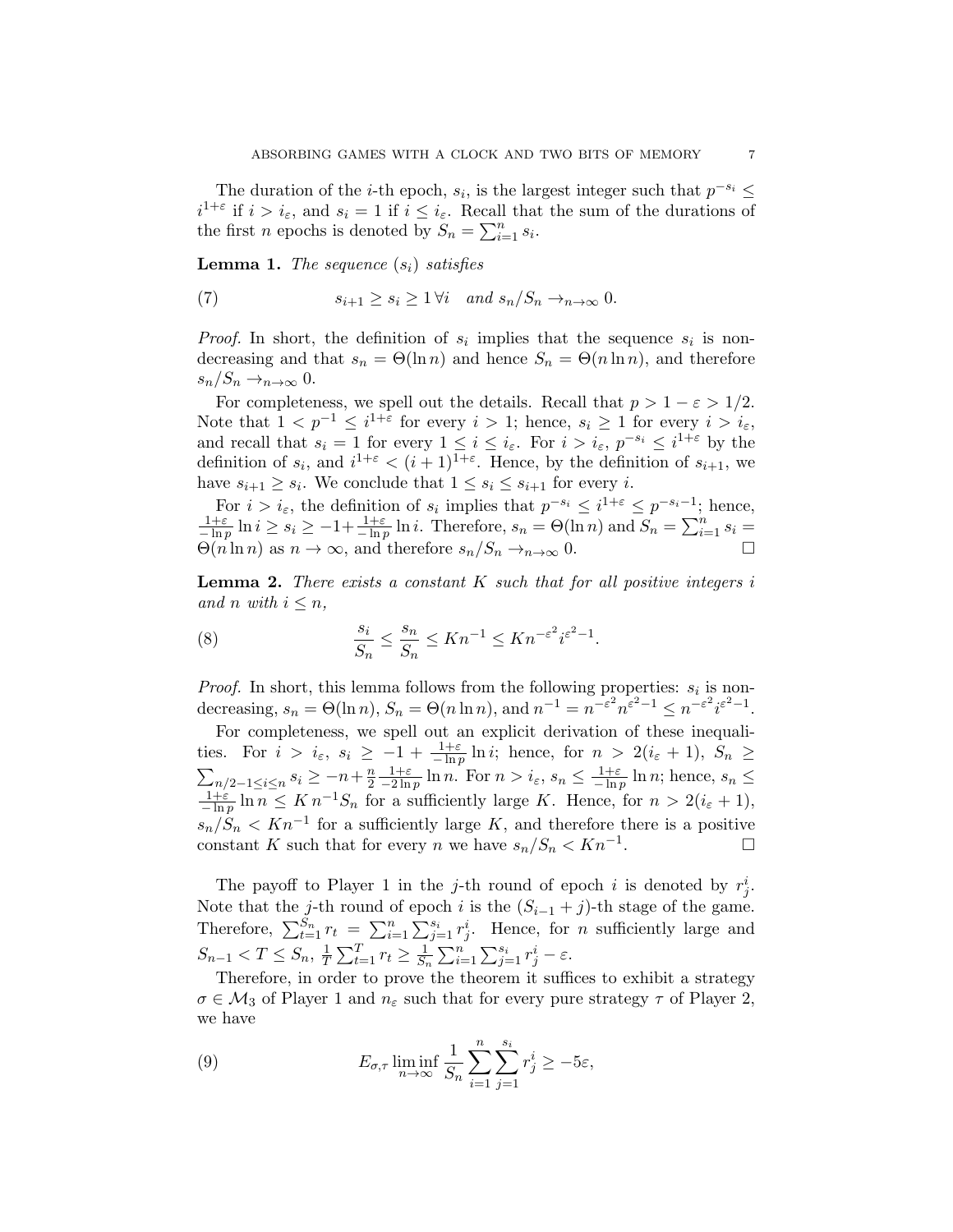and

(10) 
$$
E_{\sigma,\tau} \frac{1}{S_n} \sum_{i=1}^n \sum_{j=1}^{s_i} r_j^i \ge -11\varepsilon \quad \forall n \ge n_\varepsilon.
$$

#### 5. The proof

We start with recalling a few results from the theory of finite two-person zero-sum stochastic games and the theory of compact absorbing games.

The payoff in stage  $t, t = 1, 2, \ldots$ , is denoted by  $r_t$ . The  $\lambda$ -discounted game,  $0 < \lambda \leq 1$ , is the game where the payoff is  $\sum_{t=1}^{\infty} \lambda (1 - \lambda)^{t-1} r_t$ . It is known that in a two-player zero-sum  $\lambda$ -discounted compact stochastic games, and in particular, in an absorbing game with compact action sets, each player has a stationary optimal strategy. The value of the  $\lambda$ -discounted game is a function of the initial state and is denoted by  $v_{\lambda}$ .

If  $\sigma_{\lambda}$  is a stationary optimal strategy in the  $\lambda$  discounted game, then for every strategy  $\tau$  of player 2,  $E_{\sigma_{\lambda},\tau}(\lambda r_t+(1-\lambda)v_{\lambda}(z_{t+1}) | \mathcal{H}_t) \geq v_{\lambda}(z_t)$ , where  $\mathcal{H}_t$  is the history of play up to stage t (including the state  $z_t$ ). Hence,

(11) 
$$
E_{\sigma_{\lambda},\tau}(\lambda'(r_t-v_{\lambda}(z_t))+v_{\lambda}(z_{t+1})-v_{\lambda}(z_t)\mid \mathcal{H}_t) \geq 0
$$
, where  $\lambda' = \frac{\lambda}{(1-\lambda)}$ .

It is known that in a finite two-person zero-sum stochastic game and in a compact absorbing game,  $v_{\lambda}$  converges to a limit as  $\lambda$  goes to 0. We denote this limit by v. Note that for every absorbing state z,  $v_{\lambda}(z)$  is independent of  $\lambda$  and (hence) is equal to  $v(z)$ .

We continue with the proof that a compact absorbing game has, for every  $\varepsilon > 0$ , a 3-memory strategy that is  $\varepsilon$ -optimal.

Recall that we fixed a compact absorbing game with  $v(z_1) = 0$ . Fix  $0 < \varepsilon < 1/2$ . W.l.o.g. we assume that  $-1 < -1 + \varepsilon \le r \le 1 - \varepsilon < 1$ . Hence,  $-1 < -1 + \varepsilon \le v(z) \le 1 - \varepsilon < 1$  and  $-1 < -1 + \varepsilon \le v_\lambda(z) \le 1 - \varepsilon < 1$  for every state z and discount rate  $0 < \lambda \leq 1$ .

The strategy  $\sigma$  consists of patching together strategies  $\sigma_{s_i}$ , which will be defined later, where  $\sigma_{s_i}$  is a strategy in the *i*-th epoch.

The strategy uses two mixed actions, C and A, which we term the careful mixed action and the adventurous mixed action respectively.

The careful action  $C$  is a limit point of the mixed action of a stationary optimal strategy in the  $\lambda$ -discounted game as  $\lambda$  goes to 0. The adventurous mixed action  $A$  is the mixed action of a stationary optimal strategy in the  $\lambda$ -discounted game, where  $\lambda$  is sufficiently small, and A is sufficiently close to the careful mixed action C.

The careful definition of the epoch strategies and the duration of the epochs will guarantee that the sequence of random variables  $v_i$ , where

$$
v_i := v(z_{S_i+1}),
$$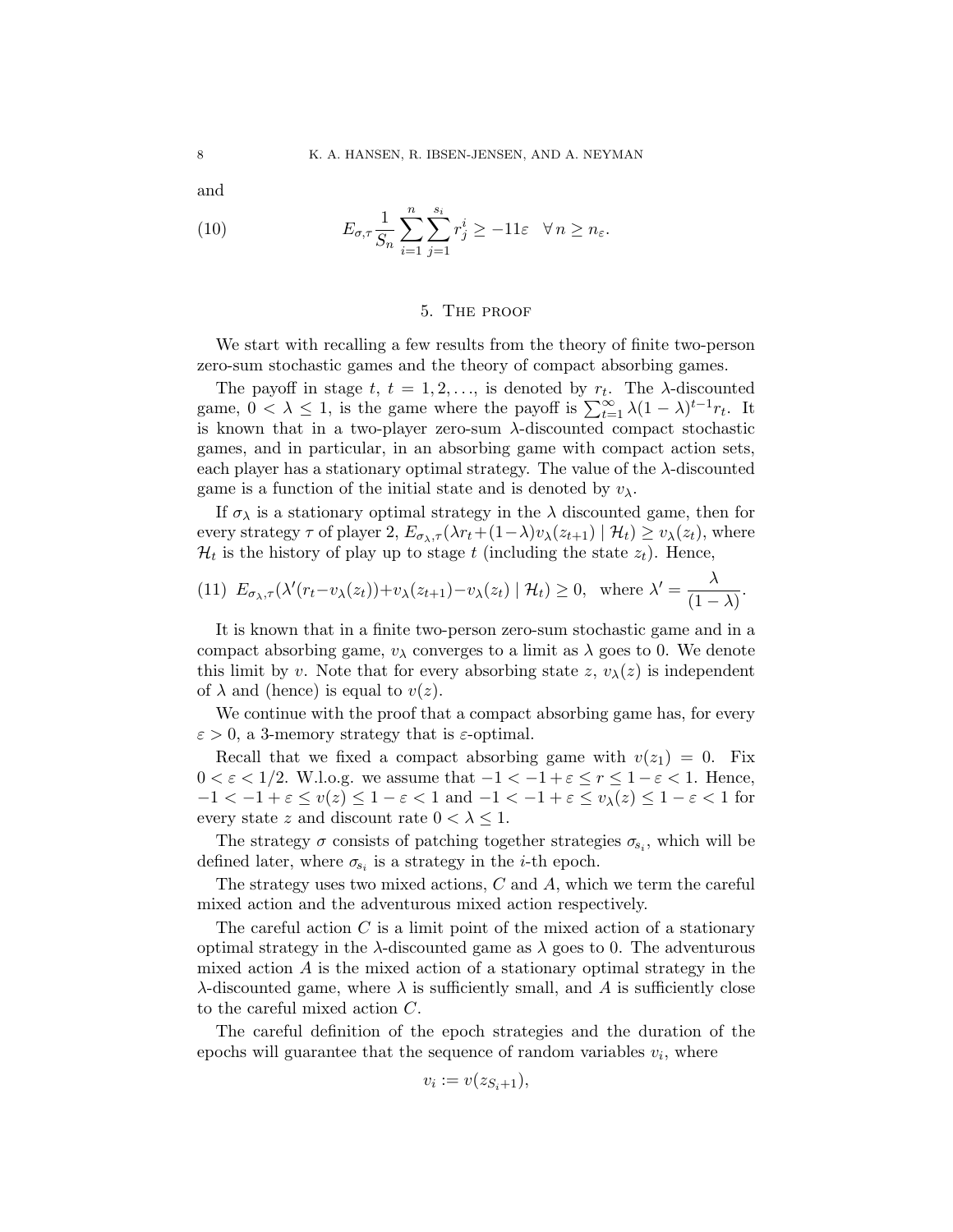obeys the following two properties. For every pure strategy  $\tau$  of Player 2,

(12) 
$$
E_{\sigma,\tau} \liminf \frac{1}{S_n} \sum_{i=1}^n s_i v_{i-1} \ge v_0 - \varepsilon,
$$

and

(13) 
$$
E_{\sigma,\tau} v_i \ge v_0 - \varepsilon \quad \forall i.
$$

Remark. This remark's role is to explain the necessity of conditions (12) and (13). Condition (12) is essentially necessary for the strategy  $\sigma$  to obey (9): One can show that if  $\sigma$  is a strategy of Player 1 for which there is a pure strategy  $\tau$  of Player 2 such that the left hand side of inequality (12) is  $\lt -5\varepsilon$ , then there is a pure strategy  $\tau^*$  of Player 2 for which inequality (9) does not hold.<sup>4</sup> Condition (13) is essentially necessary for the strategy  $\sigma$  to obey (10): One can show that if  $\sigma$  is a strategy of Player 1 for which there is i and a pure strategy  $\tau$  of Player 2 such that the left hand side of inequality (13) is  $\lt$  -11 $\varepsilon$ , then there is a pure strategy  $\tau^*$  of Player 2 for which inequality  $(10)$  does not hold for all sufficiently large *n*. This concludes the remark.

In addition, the strategy  $\sigma$  will satisfy the following two properties. Set  $y_t = r_t - v(z_t) + \varepsilon, y_j^i = y_{S_{i-1}+j}, \text{ and } \beta_i = \frac{-1}{s_i}$  $\frac{-1}{s_i} \sum_{j=1}^{s_i} y_j^i$ . Note that  $-2 < \beta_i <$ 2. For every pure strategy  $\tau$  of Player 2,

(14) 
$$
\lim_{n \to \infty} \frac{1}{S_n} \sum_{i=1}^n s_i 1_{\{\beta_i \ge 3\varepsilon\}} = 0 \quad P_{\sigma,\tau} \text{-a.e.}
$$

and for a sufficiently large  $n_{\varepsilon}$ , for every  $n \geq n_{\varepsilon}$  and every pure strategy  $\tau$  of Player 2,

(15) 
$$
E_{\sigma,\tau} \frac{1}{S_n} \sum_{i=1}^n s_i 1_{\{\beta_i \ge 3\varepsilon\}} \le \varepsilon.
$$

**Lemma 3.** Inequality (9) holds whenever inequalities (12) and (14) hold, and inequality (10) holds whenever inequalities (13) and (15) hold.

*Proof.* Using the definition of  $\beta_i$ , the equality  $-s_i\beta_i = \sum_{j=1}^{s_i} (r_j^i - v(z_j^i) + \varepsilon)$ , and the inequality  $\sum_{j=1}^{s_i} (v(z_j^i) - v(z_1^i)) \leq s_1 1_{\{z_{s_i}^i \neq z_1^i\}},$  we have

$$
\sum_{j=1}^{s_i} r_j^i = \sum_{j=1}^{s_i} (r_j^i - v_{i-1} + v_{i-1}) \ge s_i v_{i-1} - s_i \beta_i - s_i \varepsilon - s_i 1_{\{z_{s_i}^i \neq z_1^i\}}
$$
\n
$$
= s_i v_{i-1} - s_i \beta_i 1_{\{\beta_i \ge 3\varepsilon\}} - s_i \beta_i 1_{\{\beta_i < 3\varepsilon\}} - s_i \varepsilon - s_i 1_{\{z_{s_i}^i \neq z_1^i\}}
$$
\n
$$
\ge s_i v_{i-1} - 2s_i 1_{\{\beta_i \ge 3\varepsilon\}} - 3\varepsilon s_i - \varepsilon s_i - s_i 1_{\{z_{s_i}^i \neq z_1^i\}}.
$$

 $4$ And even the weaker inequality, where the lim inf is replaced in  $(9)$  by lim sup, does not hold.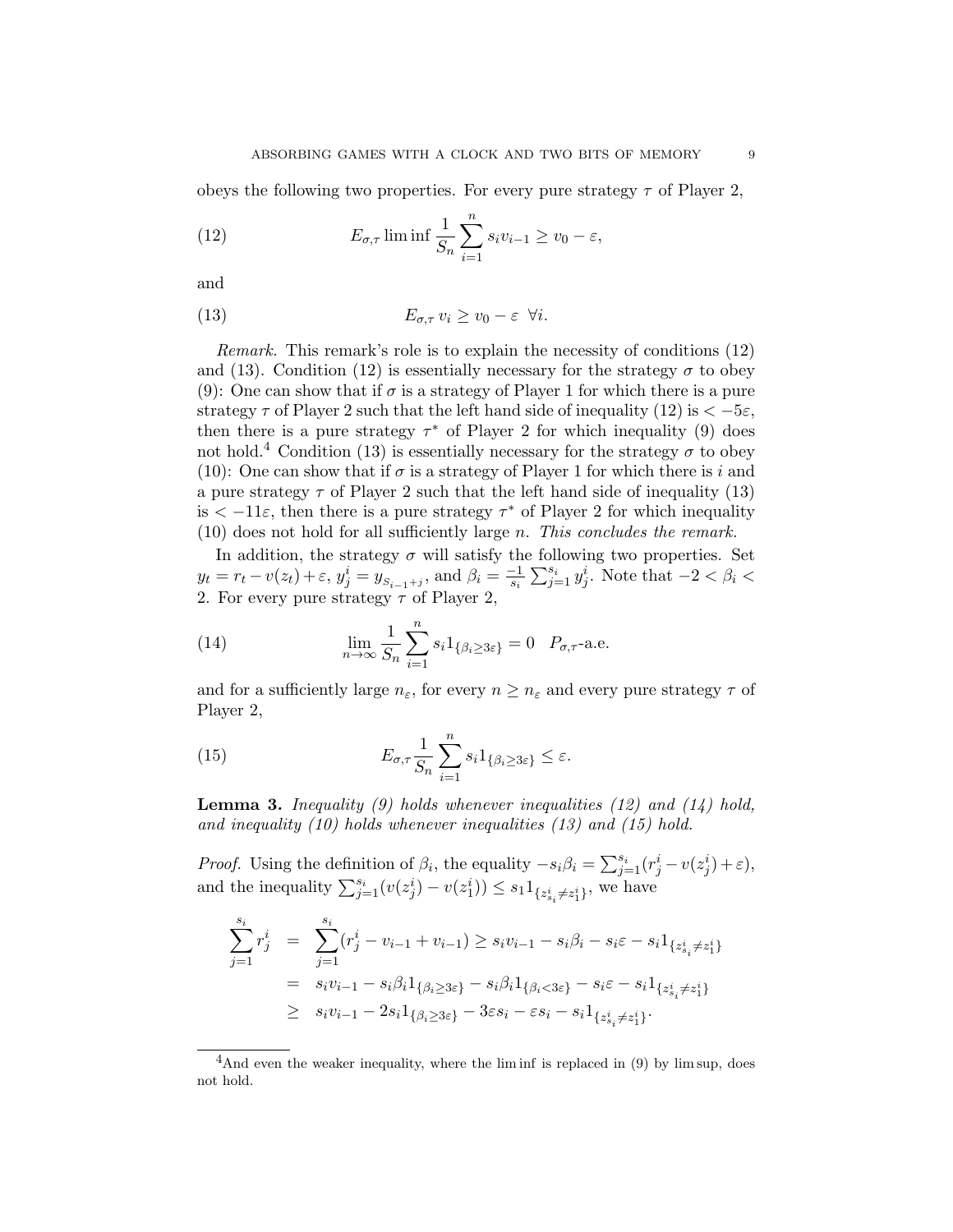Hence, by using the monotonicity of the sequence  $s_i$ , which implies  $s_n \geq$  $s_i \forall i \leq n$ , and the inequality  $\sum_i 1_{\{z_{s_i}^i \neq z_1^i\}} \leq 1$ , we deduce that

$$
\sum_{i=1}^{n} \sum_{j=1}^{s_i} r_j^i \ge \sum_{i=1}^{n} s_i v_{i-1} - 2 \sum_{i=1}^{n} s_i 1_{\{\beta_i \ge 3\varepsilon\}} - 4\varepsilon S_n - s_n.
$$

Therefore, if (12) and (14) hold, then inequality (9) holds, and if (13) and (15) hold, then, for  $n_{\varepsilon}$  sufficiently large so that  $s_n/S_n < \varepsilon$ , inequality (10)  $holds.$ 

The epoch strategy  $\sigma_s$ . We now define the epoch strategy  $\sigma_s$ . We illustrate the update function in Figure 1 and next describe it formally. If  $s = 1$  then  $\sigma_s = \sigma_1$  plays the careful mixed action C. Recall that the careful mixed action C is a limit point, as  $\lambda \to 0^+$ , of  $A_\lambda$ , where  $A_\lambda$  is a stationary optimal strategy in the  $\lambda$ -discounted game. We proceed with the definition of the strategy  $\sigma_s$  for  $s > 1$ .



FIGURE 1. The memory update function for  $\sigma_s$ . The initial memory  $m_1$  is  $\hat{A}_*$  with pr.  $\epsilon_1 p^s$  and otherwise  $\hat{A}$ 

Let  $0 < \lambda < 1$  be sufficiently small so that  $A_{\lambda}$  is sufficiently close to C,  $\lambda' := \lambda/(1-\lambda) < \varepsilon/2,$ 

 $v_{\lambda}$  is within  $\varepsilon/2$  of v, i.e.,

(16) 
$$
|v_{\lambda}(z_1) - v(z_1)| < \varepsilon/2,
$$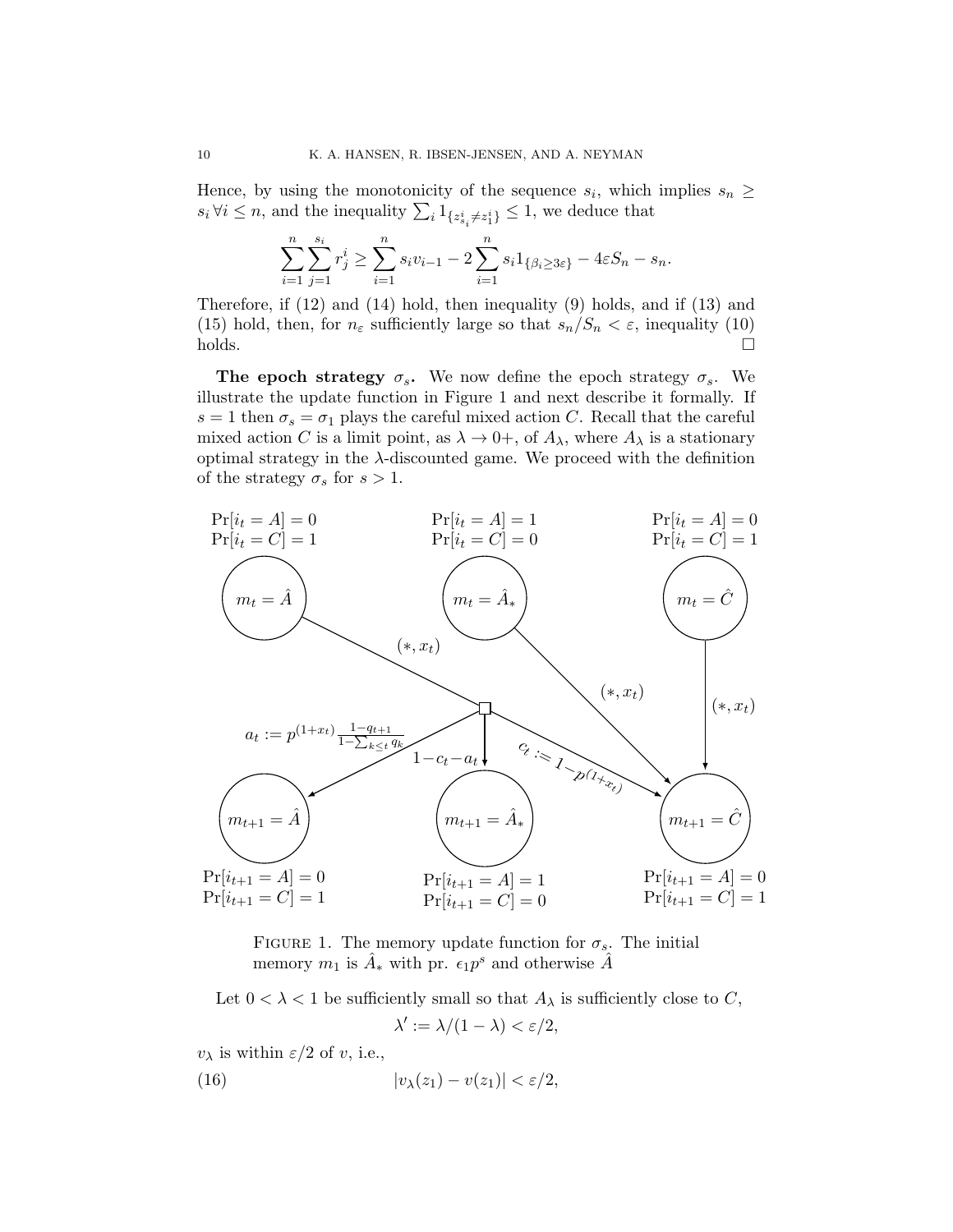and, by setting  $A := A_{\lambda}, E_{A,b}r(z, a, b) := \int r(z, a, b) A(a)$  is within  $\varepsilon$  of  $E_{C,b}r(z, a, b)$  for any state z and action b of Player 2, i.e.,

(17) 
$$
|E_{A,b}r(z,a,b)-E_{C,b}r(z,a,b)|<\varepsilon \ \forall z,b.
$$

Recall that  $p = e^{-\lambda'}$ , and let  $s > 1$  be an integer.

The three states of memory of the strategy  $\sigma_s$  are  $\hat{C}$  (for continuing throughout with the careful mixed action  $C$ ) and  $\hat{A}$  (for possible *future* play of the adventurous mixed action A) and  $A_*$  (for playing the adventurous mixed action A).

The strategy plays the careful mixed action  $C$  when the memory state is either  $\widehat{A}$  or  $\widehat{C}$ , and it plays the adventurous mixed action A when the memory state is  $A_{*}$ .

Fix  $0 < \varepsilon_1 \leq 1-p$ . The initial state of memory,  $m_1$ , is  $\widehat{A}_*$  with probability  $q_1 = \varepsilon_1 p^s$  and  $\widehat{A}$  with probability  $1 - q_1$ .

If the current memory state is either  $\widehat{A}_*$  or  $\widehat{C}$ , then the next memory state is  $\hat{C}$ .

We will define for each round number  $1 \leq j \leq s$  an auxiliary random variable  $x_j$  with  $x_j \geq -1$ . The random variable  $x_j$ , which will be defined later as a function of the state and action of Player 2 in round j, is used by Player 1 in the definition of the stochastic memory updating. The distribution of the next memory state  $m_{i+1}$  as a function of the current memory state  $m_j$  and  $x_j$  is defined as follows.

The conditional probability that the next memory state  $m_{i+1}$  is  $\hat{A}_*$ , given  $x_j$  and that the current memory state  $m_j$  is  $\ddot{A}$ , is

$$
p^{(1+x_j)} \frac{q_{j+1}}{1 - \sum_{k \le j} q_k},
$$

where  $q_k := \varepsilon_1 p^{s-(k-1)}$ . Note that the condition  $\varepsilon_1 \leq 1-p$  guarantees that  $1 - \sum_{k \leq j} q_k > q_{j+1} > 0$  for every  $1 \leq j \leq s$ , and the condition  $x_j \geq -1$ guarantees that  $p^{(1+x_j)} \leq 1$ . Hence the above displayed formula is indeed a probability.

The conditional probability that  $m_{j+1} = \hat{A}$ , given  $x_j$  and that the memory state is  $m_i = A$ , is

$$
p^{(1+x_j)}\left(1-\frac{q_{j+1}}{1-\sum_{k\leq j}q_k}\right)=p^{(1+x_j)}\frac{1-\sum_{k\leq j+1}q_k}{1-\sum_{k\leq j}q_k}.
$$

(Hence, the conditional probability that  $m_{j+1} = \hat{C}$ , given  $x_j$  and that the current memory state  $m_j$  is  $\widehat{A}$ , is  $1 - p^{(1+x_j)}$ .)

This completes the definition of the strategy  $\sigma_s$ .

Recall that for every  $1 \leq j < s$ ,  $m_{j+1} = \widehat{C}$  whenever  $m_j = \widehat{A}_*$  or  $m_j = \widehat{C}$ ; hence, there is at most one value of  $1 \leq j \leq s$  such that  $m_j = \widehat{A}_*$ .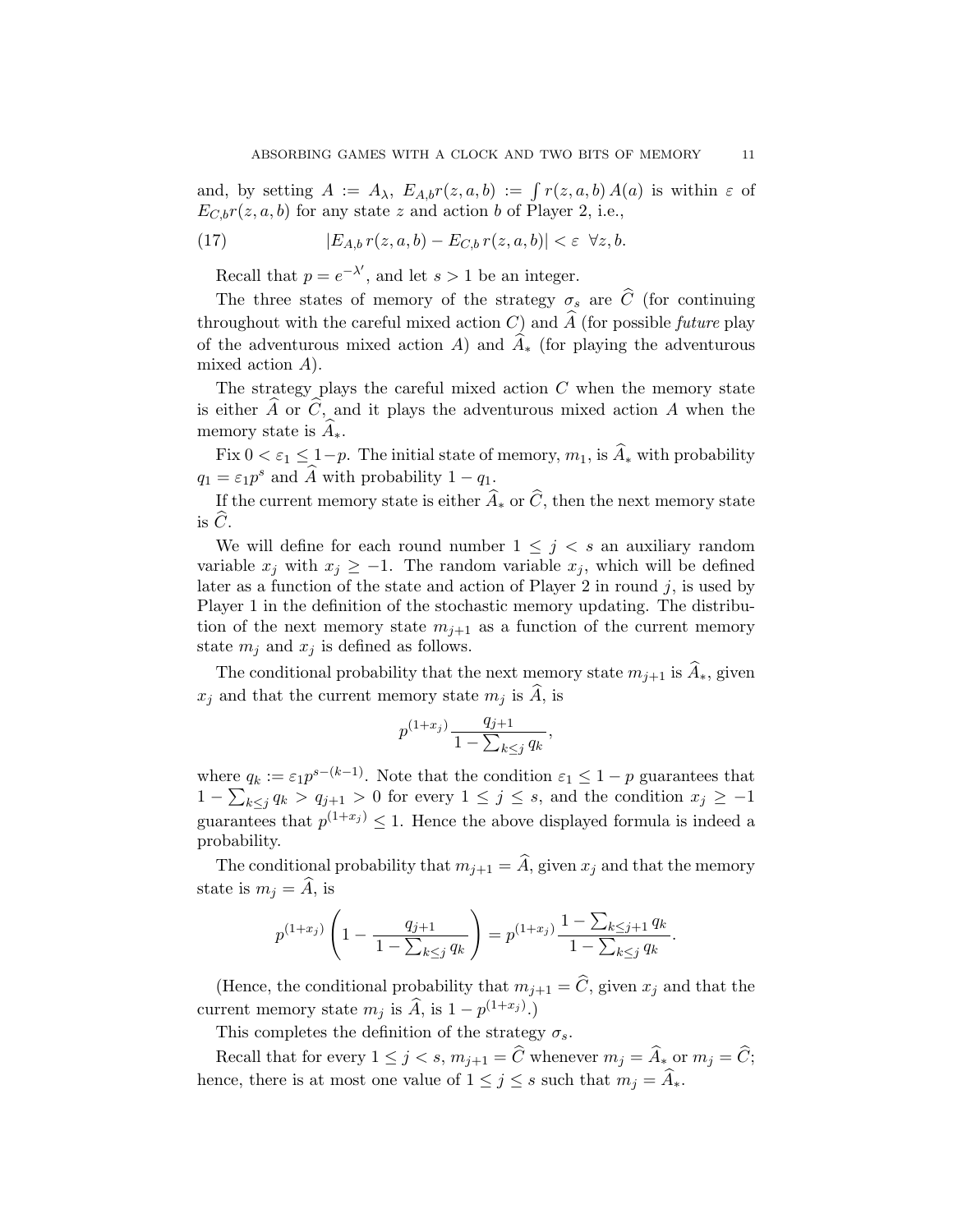Let  $\tau$  be a strategy of Player 2. Let  $p_j(x_1, \ldots, x_{j-1})$ , or  $p_j$  for short, be the  $P_{\sigma,\tau}$  conditional probability that  $m_j = \widehat{A}_*,$  given  $x_1, \ldots, x_{j-1}.$ 

**Lemma 4.** 
$$
p_j = \varepsilon_1 p^{s + \sum_{k < j} x_k}
$$
; hence,  $E_{\sigma_s, \tau} 1_{\{m_j = \widehat{A}_*\}} = E_{\sigma_s, \tau} (\varepsilon_1 p^{s + \sum_{k < j} x_k})$ .

*Proof.*  $p_1 = \Pr(m_1 = \hat{A}_*) = q_1 = \varepsilon_1 p^s$ , which proves the statement of the lemma for  $j = 1$ . For  $j > 1$ , the event  $m_j = \hat{A}_*$  corresponds to a sequence of j − 1 memory states  $\widehat{A}$  followed by the memory state  $\widehat{A}_*$ . Hence, by the definition of the memory transitions,

$$
p_j = (1 - q_1) \left( \prod_{1 \le t < j-1} p^{(1+x_t)} \frac{1 - \sum_{i \le t+1} q_i}{1 - \sum_{i \le t} q_i} \right) p^{(1+x_{j-1})} \frac{q_j}{1 - \sum_{t < j} q_t}
$$
\n
$$
= q_j \prod_{k < j} p^{(1+x_k)} = \varepsilon_1 p^{s + \sum_{k < j} x_k}.
$$

Consider the auxiliary game with  $s+1$  stages, where the transitions of states and the stage payoffs follow the rules of the absorbing game and the players are active only in the first s stages  $j, j = 1, \ldots, s$ .

Recall that  $z_1$  is the non-absorbing state. Define a function  $\omega$  on the state space by

$$
\omega(z) = v(z) - 2\varepsilon 1_{\{z=z_1\}}.
$$

We continue with the explicit definition of  $x_i$ :

$$
x_j := E_{A,b_j}r(z_j, a, b_j) - v(z_j) + \varepsilon.
$$

The next lemma provides an inequality on the expectation of  $\omega(z_{s+1})$  –  $\omega(z_1)$ , w.r.t. the probability  $P_{\sigma_s,\tau}$  that is defined by the strategy  $\sigma_s$  of Player 1 and a (pure) strategy  $\tau$  of Player 2.

**Lemma 5.** For every strategy  $\tau$  of Player 2,

(18) 
$$
E_{\sigma_s, \tau} \omega(z_{s+1}) - \omega(z_1) \geq E_{\sigma_s, \tau} \varepsilon_1 p^{s + \sum_{j=1}^s x_j} - \varepsilon_1 p^s.
$$

*Proof.* Let  $\mathcal{H}_j$  be the  $\sigma$ -algebra of events defined by plays up to round j. If either  $m_j = \hat{C}$ , or  $m_j = \hat{A}$ , then  $\sigma$  plays the careful mixed action; hence,  $E_{\sigma_s,\tau}(\omega(z_{j+1}) - \omega(z_j) | \mathcal{H}_j, m_j) \geq 0$ . Hence,

$$
E_{\sigma_s,\tau}(\omega(z_{j+1})-\omega(z_j)\mid \mathcal{H}_j,m_j)\geq 1_{\{m_j=\widehat{A}_*\}}E_{\sigma_s,\tau}(\omega(z_{j+1})-\omega(z_j)\mid \mathcal{H}_j,m_j).
$$

If  $z_j$  is an absorbing state then  $z_{j+1} = z_j$  and  $x_j \geq 0$ . Hence, on  $z_j$  being an absorbing state (and  $m_j = \hat{A}_*$ ),  $\omega(z_{j+1}) = \omega(z_j)$ , and  $E_{\sigma_s,\tau}(\omega(z_{j+1}) \omega(z_j) \mid \mathcal{H}_j, m_j) \geq E_{\sigma_s, \tau}(p^{x_j}-1 \mid \mathcal{H}_j, m_j).$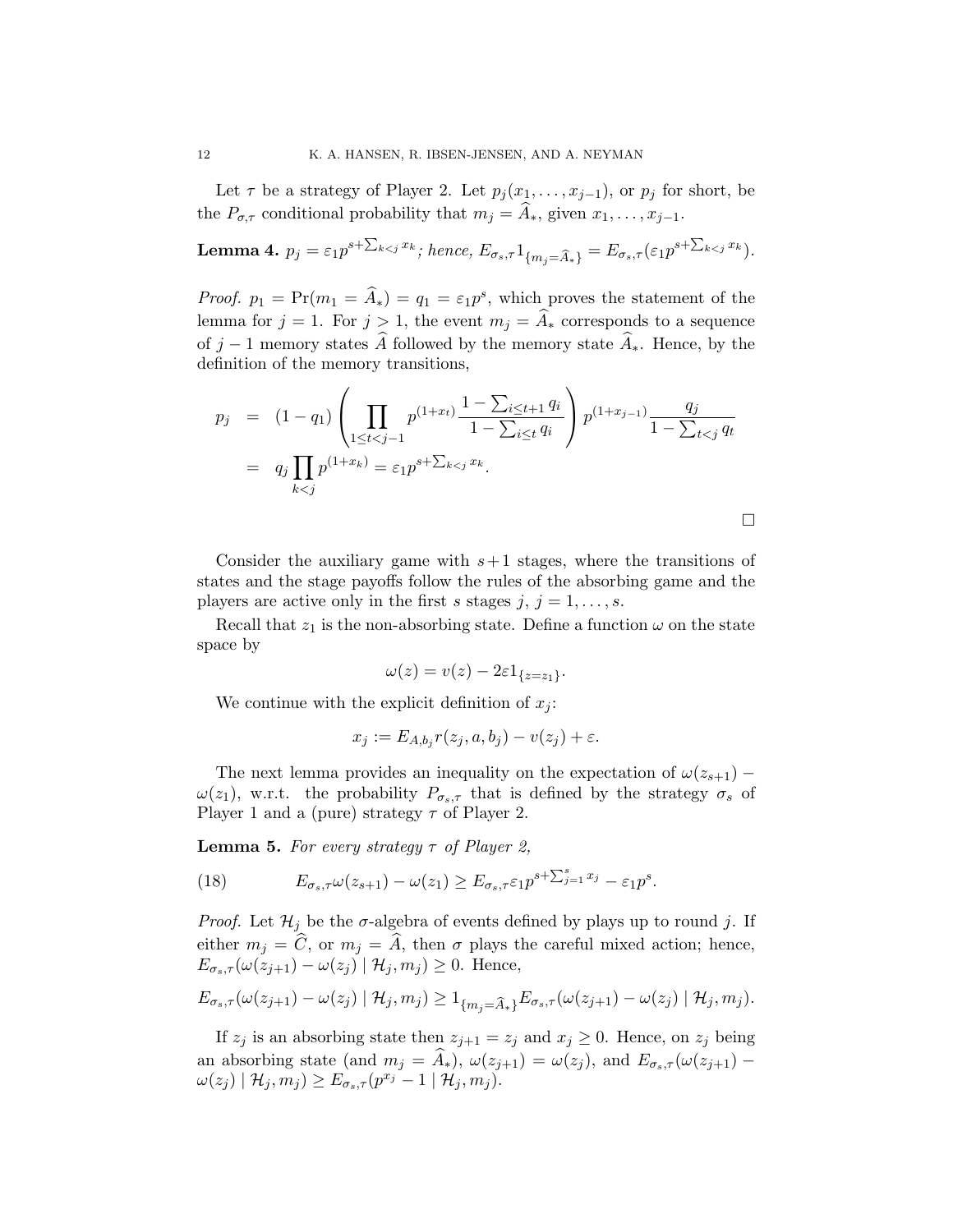On  $z_j$  being the non-absorbing state and  $m_j = \widehat{A}_*,$ 

$$
E_{\sigma_s,\tau}(\omega(z_{j+1}) - \omega(z_j) | \mathcal{H}_j, m_j)
$$
  
\n
$$
\geq E_{\sigma_s,\tau}(v_{\lambda}(z_{j+1}) - v_{\lambda}(z_j) | \mathcal{H}_j, m_j)
$$
  
\n
$$
= E_{\sigma_s,\tau}(\lambda'(r_j - v_{\lambda}(z_j)) + v_{\lambda}(z_{j+1}) - v_{\lambda}(z_j) | \mathcal{H}_j, m_j)
$$
  
\n
$$
-E_{\sigma_s,\tau}(\lambda'(r_j - v_{\lambda}(z_j)) | \mathcal{H}_j, m_j)
$$
  
\n
$$
\geq -E_{\sigma_s,\tau}(\lambda'(r_j - v(z_j) + \varepsilon + v(z_j) - v_{\lambda}(z_j) - \varepsilon) | \mathcal{H}_j, m_j)
$$
  
\n
$$
\geq -E_{\sigma_s,\tau}(\lambda'(x_j - \varepsilon/2) | \mathcal{H}_j, m_j)
$$
  
\n(19) 
$$
\geq E_{\sigma_s,\tau}(e^{-\lambda' x_t} - 1 | \mathcal{H}_j, m_j) = E_{\sigma_s,\tau}(p^{x_t} - 1 | \mathcal{H}_j, m_j).
$$

The first inequality follows from the inequality  $\omega(z_{j+1})-\omega(z_j) \geq v_\lambda(z_{j+1})$  $v_{\lambda}(z_i)$ , which follows from the definition of  $\omega$  along inequality (16) and the equality  $v(z) = v_\lambda(z)$  which holds whenever z is an absorbing state. The second inequality follows from the definition of the adventurous mixed action A along (11). The third inequality follows from the definition of  $x_j$  and the inequality  $v(z_j) - v_\lambda(z_j) \leq \varepsilon/2$ . The last inequality follows from the inequalities  $\lambda' < \varepsilon/2$  and  $e^{-\lambda' x_t} - 1 \leq -\lambda' x_t + (\lambda')^2 \leq -\lambda' x_t + \lambda' \varepsilon/2$ .

Recall that  $x_j$  is a function of  $z_j$  and  $b_j$ . Hence, the conditional distribution of  $x_j$ , given  $\mathcal{H}_j$  and  $m_j$ , is independent of  $m_j$ , and recall that  $E_{\sigma_s,\tau}(1_{\{m_j=\widehat{A}_*\}} | \mathcal{H}_j) = \varepsilon_1 p^{s+\sum_{k\leq j} x_k}$ . Therefore,

$$
E_{\sigma_s, \tau}(1_{\{m_j = \widehat{A}_*\}} E_{\sigma_s, \tau}(p^{x_j} - 1 | \mathcal{H}_j, m_j))
$$
  
=  $E_{\sigma_s, \tau}(E_{\sigma_s, \tau}(1_{\{m_j = \widehat{A}_*\}} | \mathcal{H}_j) E_{\sigma_s, \tau}(p^{x_j} - 1 | \mathcal{H}_j))$   
=  $E_{\sigma_s, \tau}(\varepsilon_1 p^{s + \sum_{k < j} x_k} E_{\sigma_s, \tau}(p^{x_j} - 1 | \mathcal{H}_j))$   
=  $E_{\sigma_s, \tau}(E_{\sigma_s, \tau}(\varepsilon_1 p^{s + \sum_{k < j} x_k} (p^{x_j} - 1) | \mathcal{H}_j))$   
=  $E_{\sigma_s, \tau}(\varepsilon_1 p^{s + \sum_{k < j} x_k} (p^{x_j} - 1)).$ 

In the second to the last equality we used the fact that  $\varepsilon_1 p^{s+\sum_{k (is$ a function of  $h_i$  and thus) is measurable with respect to  $\mathcal{H}_i$ , and in the last equality we used the fact that the expectation is the expectation of the conditional expectation.

Therefore,

$$
E_{\sigma_s,\tau}(\omega(z_{j+1}) - \omega(z_j)) \geq E_{\sigma_s,\tau}(\varepsilon_1 p^{s+\sum_{k  
=  $\varepsilon_1 E_{\sigma_s,\tau} (p^{s+\sum_{k\leq j} x_k}) - \varepsilon_1 E_{\sigma_s,\tau} (p^{s+\sum_{k$
$$

Summing the inequalities over  $j = 1, \ldots, s$ , we have

$$
E_{\sigma_s,\tau}\omega(z_{s+1})-\omega(z_1) \geq E_{\sigma_s,\tau}\varepsilon_1 p^{s+\sum_{k\leq s}x_k}-\varepsilon_1 p^s.
$$

Define a function v on plays of the auxiliary  $(s+1)$ -stage game by  $v =$  $\omega(z_{s+1}) - \omega(z_1).$ 

 $\Box$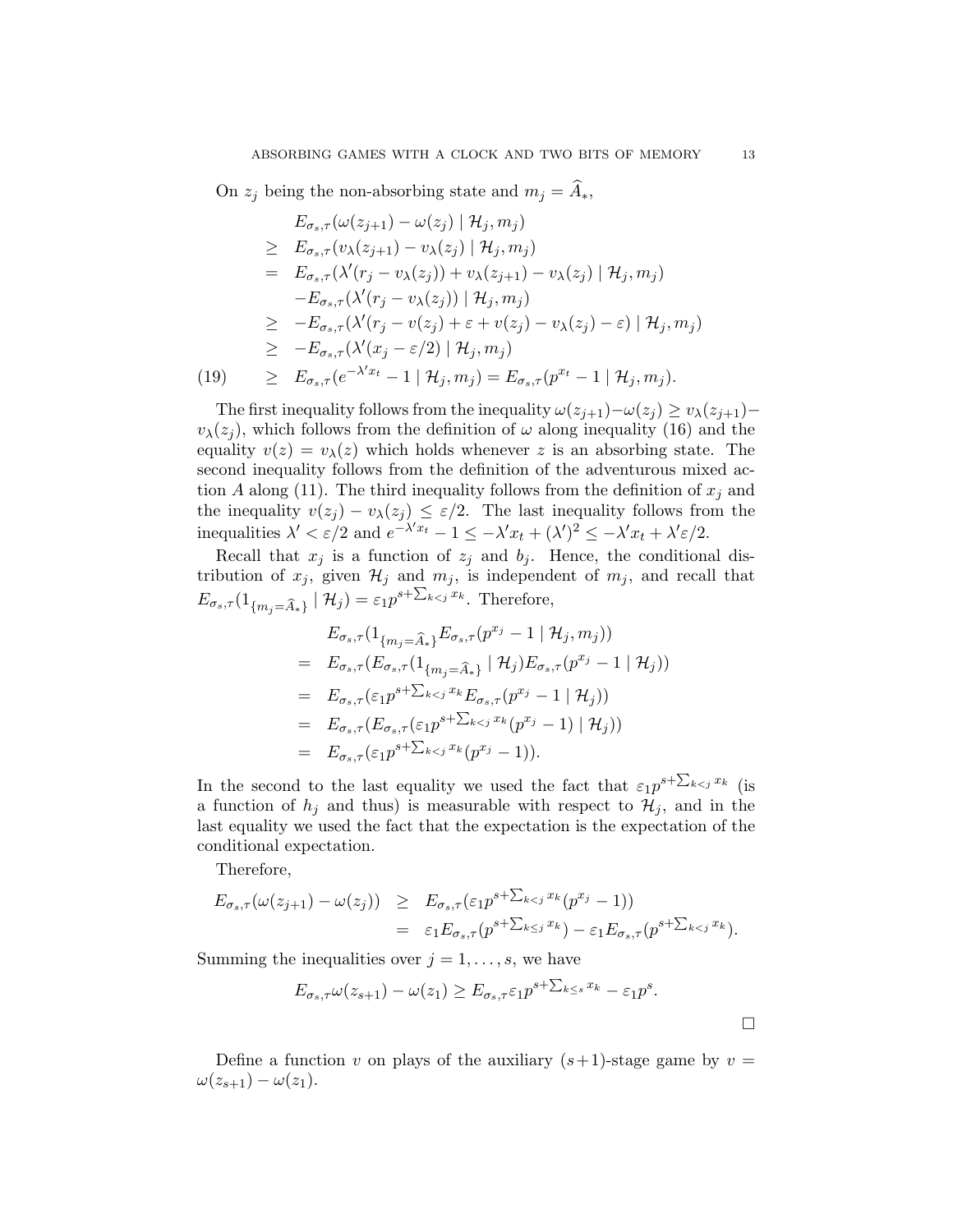**Lemma 6.** Let  $\alpha(x) = -\sum_{j=1}^{s} x_j/s$ . Then

(20) 
$$
E_{\sigma_s, \tau} v \geq \varepsilon_1 E_{\sigma_s, \tau} p^{(1-\alpha(x))s} - \varepsilon_1 p^s
$$

(21)  $\geq \varepsilon_1 p^{(1-\theta)s} E_{\sigma_s, \tau} 1_{\{\alpha(x)\geq \theta\}} - \varepsilon_1 p^s \quad \forall \theta > 0.$ 

Proof. Inequality (20) follows directly from Lemma 5.

The function  $\alpha \mapsto p^{(1-\alpha)s}$  is nonnegative and monotonic increasing in  $\alpha$ , and  $p^{(1-\theta)s} \ge p^{(1-\theta)s} 1_{\{\alpha \ge \theta\}}$ . Therefore, equality (20) implies inequality (21), which completes the proof of the lemma.  $\Box$ 

The strategy  $\sigma$ . We proceed with the definition of the 3-memory strategy  $\sigma$  of Player 1. In short, the strategy  $\sigma$  follows the strategy  $\sigma_{s_i}$  in the *i*-th epoch. In order to see that  $\sigma$  is a 3-memory strategy, we define explicitly its memory states, its action function  $\alpha_{\sigma}$ , and its memory updating function  $\beta_{\sigma}$ . The three states of memory of  $\sigma$  are  $\tilde{C}$ ,  $\tilde{A}$ , and  $\tilde{A}_{*}$ . The action function of strategy  $\sigma$  in stage  $t = S_{i-1} + j$ ,  $1 \leq j \leq s_i$ , namely,  $\alpha_{\sigma}(t, m)$ , coincides with the action function of  $\sigma_i$  in round j, i.e.,  $\alpha_{\sigma}(t,m) = \alpha_{\sigma_{s_i}}(j,m)$ . The memory updating function of the strategy  $\sigma$  in stage  $t = S_{i-1} + j, 1 \leq j < s_i$ , namely,  $\beta_{\sigma}(t, m, a, b)$ , coincides with the memory updating function of the strategy  $\sigma_i$  in round j, namely,  $\beta_{\sigma}(t, m, a, b) = \beta_{\sigma_{s_i}}(j, m, a, b)$ . The memory updating function of the strategy  $\sigma$  in stage  $t = S_{i-1} + s_i = S_i$ , namely,  $\beta_{\sigma}(t, m, a, b)$ , is such that the distribution of the memory state in stage  $t+1$ (is independent of  $m, a, b$  and) coincides with the distribution of the initial state in round 1 of the strategy  $\sigma_{s_{i+1}}$  (of the  $(i + 1)$ -th epoch).

The strategy  $\sigma$  obeys properties (12), (13), (14), and (15). The next lemma introduces an auxiliary sequence of random variables, whose properties are used in the following lemma that shows that the strategy  $\sigma$ obeys properties (12), (13), (14), and (15). Set  $\alpha_i = 0$  if  $s_i = 1$  or if the *i*-th epoch starts with an absorbing state, and  $\alpha_i = -\sum_{j=1}^{s_i} x_j^i$ . (\**i* refers to the  $*$ -th entry in the *j*-th round of epoch *i*).

Let  $v_i := \omega(z_{S_i+1})$ . In other words,  $v_i = \omega(z_1^{i+1})$ , where  $z_j^i$  is the state in the *j*-th round of the *i*-th epoch.

**Lemma 7.** The sequence of random variables  $(Y_i)_{i>1}$  that is defined by

$$
Y_i = v_i - \sum_{k > \max(i, i_\varepsilon)}^{\infty} \frac{2}{k^{(1+\varepsilon)}}
$$

obeys  $Y_i - v_i \rightarrow_{i \to \infty} 0$ ,  $Y_i \le v_i \le Y_i + \varepsilon$ ,  $-1 < Y_i < 1$ , and for every pure strategy  $\tau$  of Player 2,

(22) 
$$
E_{\sigma,\tau}(Y_i-Y_{i-1} | \mathcal{H}_i) \geq \varepsilon_1 E_{\sigma,\tau}(i^{\varepsilon^2-1}1_{\{\alpha_i\geq \varepsilon\}} | \mathcal{H}_i),
$$

where  $\mathcal{H}_i$  is the history of play up to the start of the *i*-th epoch.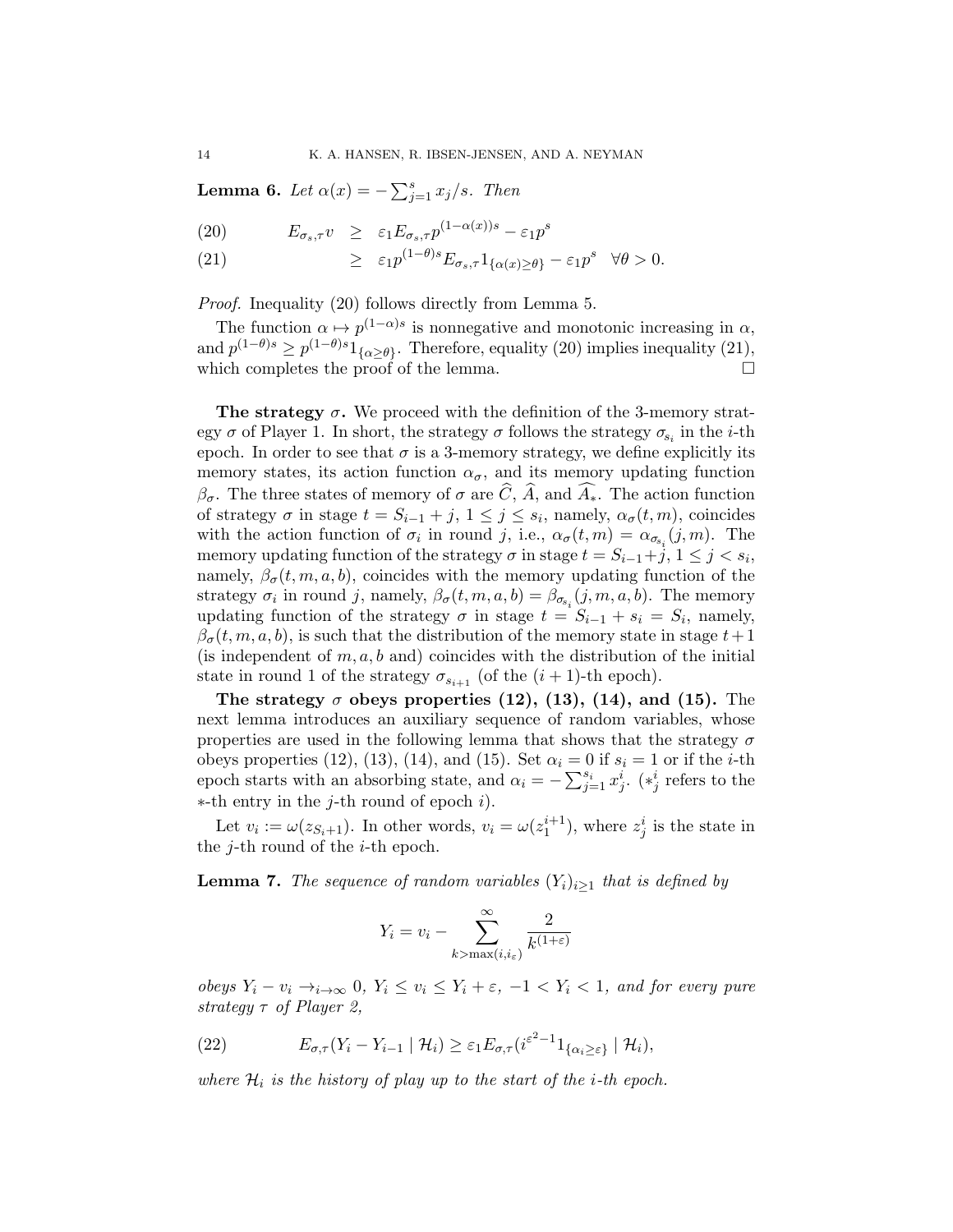*Proof.* By the definition of  $v_i$  and (6),  $|Y_i| < 1$ , and, as  $Y_i - Y_{i-1} = v_i - v_{i-1}$ for  $i < i_{\varepsilon}$  and  $Y_i - Y_{i-1} = v_i - v_{i-1} + \frac{1}{i^{1+i}}$  $\frac{1}{i^{1+\varepsilon}}$  for  $i \geq i_{\varepsilon}, Y_i - v_i \rightarrow_{i \to \infty} 0$  and  $Y_i \le v_i \le Y_i + \varepsilon$ . It remains to prove inequality (22).

Inequality (21) along with the definition of  $\alpha_i$  implies that for  $i \geq i_{\varepsilon}$ ,

(23)  
\n
$$
E_{\sigma,\tau}(v_i - v_{i-1} | \mathcal{H}_i) \geq \varepsilon_1 E_{\sigma,\tau} p^{(1-\varepsilon)s_i} \mathbb{1}_{\{\alpha_i \geq \varepsilon\}} - \varepsilon_1 p^{s_i}
$$
\n
$$
\geq \varepsilon_1 i^{\varepsilon^2 - 1} E_{\sigma,\tau} \mathbb{1}_{\{\alpha_i \geq \varepsilon\}} - \frac{\varepsilon_1/p}{i^{1+\varepsilon}},
$$
\n
$$
\geq \varepsilon_1 i^{\varepsilon^2 - 1} E_{\sigma,\tau} \mathbb{1}_{\{\alpha_i \geq \varepsilon\}} - \frac{1}{i^{1+\varepsilon}},
$$

Therefore, (22) holds for  $i \geq i_{\varepsilon}$ . For  $1 \leq i \leq i_{\varepsilon}$ ,  $E_{\sigma,\tau}(v_i - v_{i-1} \mid \mathcal{H}_i) \geq 0$ (because  $s_i = 1$  for such i and thus  $\sigma$  plays C in such epochs) and  $\alpha_i = 0$ (by definition), and (22) holds for  $i < i<sub>\epsilon</sub>$ . We conclude that (22) holds for every *i*.

An implication of the lemma is that  $(Y_i)_{i>i_{\epsilon}}$  is a bounded submartingale and therefore converges a.e. (namely, with  $P_{\sigma,\tau}$  probability 1) to a limit  $Y_{\infty}$ . As  $v_i - Y_i \rightarrow_{i \to \infty} 0$ ,  $v_i$  converges to  $Y_\infty$  as i goes to infinity.

# **Lemma 8.** The strategy  $\sigma$  obeys properties (12) and (13).

*Proof.* Let  $\tau$  be a pure strategy of Player 2. As  $Y_{i-1}$  is a function of the play up to the start of the *i*-th epoch, inequality  $(22)$  shows that the sequence of random variables  $(Y_i)_{i\geq 0}$  is a submartingale (with respect to the probability distribution  $P_{\sigma,\tau}$  on plays). In addition,  $Y_0 \ge v_0 - \varepsilon$  and  $v_i \ge Y_i$ . Therefore,  $E_{\sigma,\tau} v_i \ge E_{\sigma,\tau} Y_i \ge E_{\sigma,\tau} Y_0 \ge v_0 - \varepsilon$ , which proves (13).

As  $Y_i$  is a bounded submartingale, it converges a.e. to a limit  $Y_\infty$  and  $E_{\sigma,\tau}Y_{\infty} \geq Y_0$ . As  $Y_i - v_i \to_{i \to \infty} 0$ , we have  $v_i \to_{i \to \infty} Y_{\infty}$ .

As  $v_i \to_{i \to \infty} Y_{\infty}, \frac{s_i}{S_n} \to_{n \to \infty} 0$  for each fixed i, and  $S_n = \sum_{i=1}^n s_i$ , we have

(24) 
$$
\frac{1}{S_n} \sum_{i=1}^n s_i v_{i-1} \to_{n \to \infty} Y_\infty P_{\sigma, \tau} \text{-a.e.}
$$

Hence,  $E_{\sigma,\tau}$  lim<sub>n→∞</sub>  $\frac{1}{S_n}$  $\frac{1}{S_n} \sum_{i=1}^n s_i v_{i-1} = E_{\sigma,\tau} Y_{\infty} \ge Y_0 \ge v_0 - \varepsilon$ , which proves  $\Box$   $\Box$ 

**Lemma 9.** The strategy  $\sigma$  obeys properties (14) and (15).

*Proof.* Note that (as  $-1 < Y_i < 1$ )  $Y_i - Y_j < 2$ . Taking the expectations in inequality (22), we deduce that  $E_{\sigma,\tau}(Y_i - Y_{i-1}) \ge E_{\sigma,\tau} i^{\varepsilon^2 - 1} 1_{\{\alpha_i \ge \varepsilon\}}$ . Summing these inequalities over all i such that  $1 \leq i \leq n$ , we deduce that

(25) 
$$
2 > E_{\sigma,\tau}(Y_n - Y_0) \geq E_{\sigma,\tau} \sum_{i=1}^n i^{\varepsilon^2 - 1} 1_{\{\alpha_i \geq \varepsilon\}}.
$$

By the monotone convergence theorem, inequality (25) implies that  $2 \geq$  $E_{\sigma,\tau} \sum_{i=1}^{\infty} i^{\varepsilon^2-1} 1_{\{\alpha_i \geq \varepsilon\}}$ . Hence,  $\sum_{i=1}^{\infty} i^{\varepsilon^2-1} 1_{\{\alpha_i \geq \varepsilon\}}$  is finite a.e. Hence, using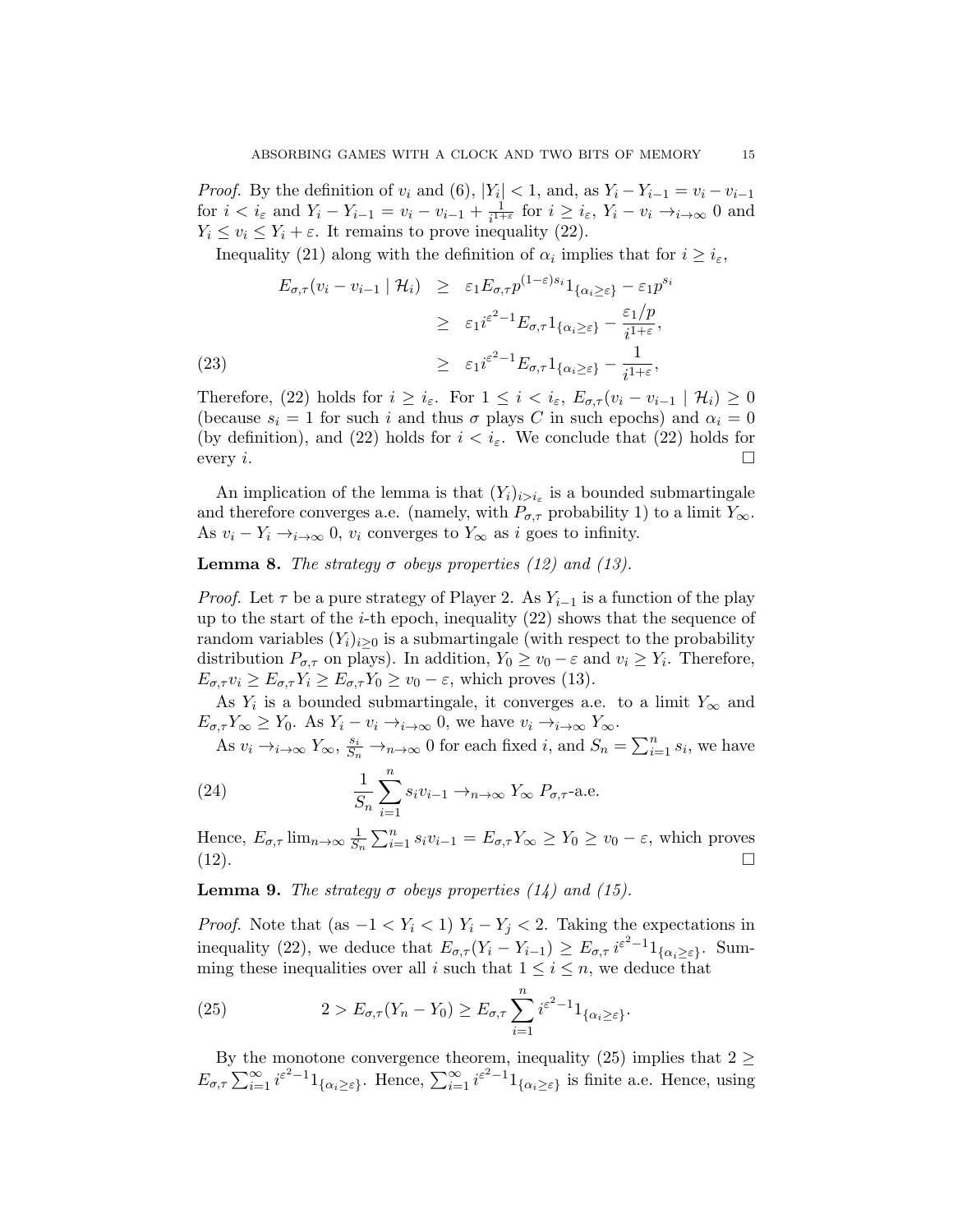(8), for every pure strategy  $\tau$  of Player 2,

$$
(26) \quad 0 \leq \frac{1}{S_n} \sum_{i=1}^n s_i 1_{\{\alpha_i \geq \varepsilon\}} \leq K n^{-\varepsilon^2} \sum_{i=1}^n i^{\varepsilon^2 - 1} 1_{\{\alpha_i \geq \varepsilon\}} \to_{n \to \infty} 0 \quad P_{\sigma, \tau} \text{-a.e.,}
$$

Next we prove that

(27) 
$$
0 \leq \frac{1}{S_n} \sum_{i=1}^n s_i 1_{\{\beta_i \geq \alpha_i + 2\varepsilon\}} \to_{n \to \infty} 0 \quad P_{\sigma, \tau} \text{-a.e.}
$$

Set  $\gamma_i = \frac{1}{s_i}$  $\frac{1}{s_i} \sum_{j=1}^{s_i} (E_{\sigma,\tau}(r_j^i \mid \mathcal{H}_j^i) - v(z_j^i) + \varepsilon)$ . As the strategy  $\sigma$  plays either the mixed action  $\check{C}$  or the mixed action  $\check{A}$ , inequality (17) implies that  $\gamma_i \leq \alpha_i + \varepsilon$ , and hence  $1_{\{\beta_i \geq \alpha_i + 2\varepsilon\}} \leq 1_{\{\beta_i \geq \gamma_i + \varepsilon\}}$ . Note that  $\beta_i - \gamma_i =$ 1  $\frac{1}{s_i} \sum_{j=1}^{s_i} (r_j^i - E_{\sigma,\tau}(r_j^i \mid \mathcal{H}_j^i))$ . The sequences  $(r_j^i - E_{\sigma,\tau}(r_j^i \mid \mathcal{H}_j^i)), j = 1, \ldots, s_i$ , and  $\frac{1}{s_i} \sum_{j=1}^{s_i} (r_j^i - \tilde{E}_{\sigma,\tau}(r_j^i \mid \mathcal{H}_j^i)), i \geq 1$ , are sequences of bounded martingale differences. Therefore, by the weak law of large numbers (or the large deviations inequality) for bounded differences of a martingale,  $P_{\sigma,\tau}(\beta_i \geq$  $\gamma_i + \varepsilon$   $\to_{n \to \infty} 0$  and  $\frac{1}{n} \sum_{i=1}^n 1_{\{\beta_i \geq \gamma_i + \varepsilon\}} \to_{n \to \infty} 0$ . Therefore, using the monotonicity of the sequence  $s_i$  and the equality  $\frac{ns_n}{S_n} = \Theta(1)$ , we have

$$
\frac{1}{S_n} \sum_{i=1}^n s_i 1_{\{\beta_i \ge \alpha_i + 2\varepsilon\}} \le \frac{1}{S_n} \sum_{i=1}^n s_i 1_{\{\beta_i \ge \gamma_i + \varepsilon\}} \le \frac{ns_n}{S_n} \frac{1}{n} \sum_{i=1}^n 1_{\{\beta_i \ge \gamma_i + \varepsilon\}} \to_{n \to \infty} 0 \quad P_{\sigma, \tau} \text{-a.e.,}
$$

which proves (27). As  $1_{\{\beta_i\geq 3\varepsilon\}} \leq 1_{\{\alpha_i\geq \varepsilon\}} + 1_{\{\beta_i\geq \alpha_i+2\varepsilon\}}$ , we deduce, using (26) and (27), that

(28) 
$$
0 \leq \frac{1}{S_n} \sum_{i=1}^n s_i 1_{\{\beta_i \geq 3\varepsilon\}} \to_{n \to \infty} 0,
$$

which proves  $(14)$ .

We proceed to prove (15). Let  $n_{\varepsilon}$  be a sufficiently large integer so that  $K n_{\varepsilon}^{-\varepsilon^2} < \varepsilon/4$  (and an additional condition will be imposed later). Hence, si  $\frac{s_i}{S_n} \leq i^{\varepsilon^2 - 1} \varepsilon / 4$  for every  $n \geq n_{\varepsilon}$  and  $i_{\varepsilon} < i \leq n$ . Then, using inequality (25), we have

(29) 
$$
E_{\sigma,\tau} \frac{1}{S_n} \sum_{i=1}^n s_i 1_{\{\alpha_i \geq \varepsilon\}} \leq E_{\sigma,\tau} \sum_{i=1}^n i^{\varepsilon^2 - 1} 1_{\{\alpha_i \geq \varepsilon\}} \varepsilon/4 < \varepsilon/2 \quad \forall n \geq n_{\varepsilon}.
$$

Next we prove that

(30) 
$$
E_{\sigma,\tau} \frac{1}{S_n} \sum_{i=1}^n s_i 1_{\{\beta_i \ge \alpha_i + 2\varepsilon\}} \le \varepsilon/2 \quad \forall n \ge n_\varepsilon.
$$

Recall that  $s_i \rightarrow_{i \rightarrow \infty} \infty$ . Hence, by the weak law of large numbers (or the large deviations inequality) for bounded differences of a martingale,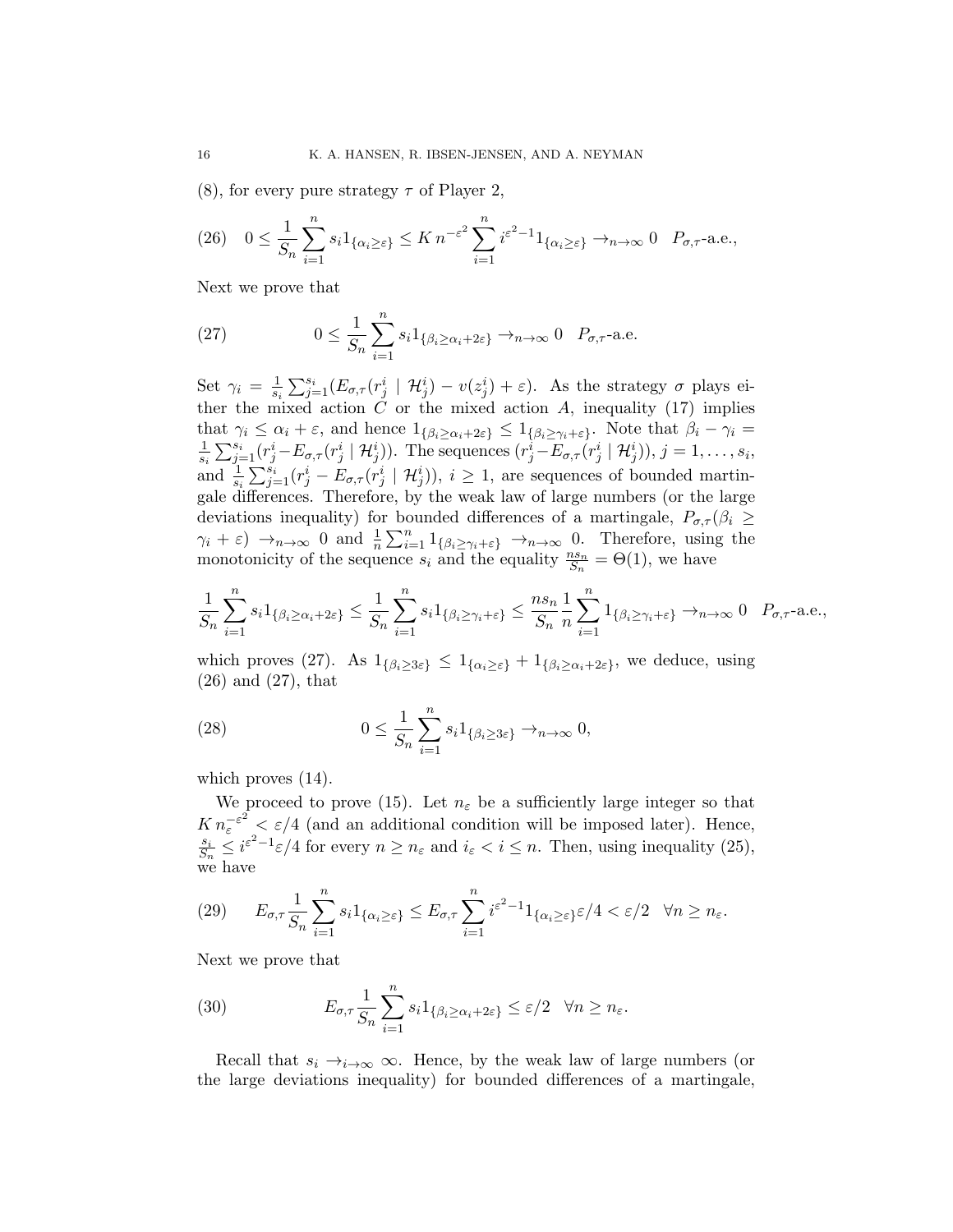$P_{\sigma,\tau}(\beta_i \geq \gamma_i + \varepsilon) \to_{n \to \infty} 0$  and the rate of convergence is independent of  $\tau$ . Hence, for a sufficiently large  $n_{\varepsilon}$ ,

$$
E_{\sigma,\tau} \frac{1}{S_n} \sum_{i=1}^n s_i 1_{\{\beta_i \ge \gamma_i + \varepsilon\}} \le \varepsilon/2 \quad \forall n \ge n_{\varepsilon}.
$$

As  $1_{\{\beta_i\geq\alpha_i+3\varepsilon\}} \leq 1_{\{\alpha_i\geq\varepsilon\}}+1_{\{\beta_i\geq\alpha_i+2\varepsilon\}} \leq 1_{\{\alpha_i\geq\varepsilon\}}+1_{\{\beta_i\geq\gamma_i+\varepsilon\}}$ , we deduce that

(31) 
$$
E_{\sigma,\tau} \frac{1}{S_n} \sum_{i=1}^n s_i 1_{\{\beta_i \ge 3\varepsilon\}} < \varepsilon \quad \forall n \ge n_{\varepsilon}.
$$

which proves  $(15)$ .

End of proof. The constructed strategy  $\sigma$  is in  $\mathcal{M}_3$ . The results of lemmas 3, 8, and 9 shows that  $\sigma$  satisfies for every strategy  $\tau$  of Player 2 inequalities (9) and (10). This complete the proof of the main result.

## 6. Open problems

The main open problem is whether or not in any finite stochastic game each player has a finite-memory strategy that is  $\varepsilon$ -optimal. We do not know if Player 1 has an  $\varepsilon$ -optimal strategy in the following stochastic game, due to Beweley and Kohlberg, with two non-absorbing states, see Figure 2. We suspect that finding a finite-memory  $\varepsilon$ -optimal strategy for this game will lead to a finite-memory strategy for all finite stochastic games.



FIGURE 2. A game due to Beweley and Kohlberg for which we do not know a finite-memory clock-dependent strategy

#### **REFERENCES**

- [1] M. Amitai. Stochastic games with automata. Master's thesis, Hebrew University, Jerusalem, 1989. (in Hebrew).
- [2] T. Bewley and E. Kohlberg. The asymptotic theory of stochastic games. Mathematics of Operations Research, 1:197–208, 1976.
- [3] D. Blackwell and T. S. Ferguson. The big match. The Annals of Mathematical Statistics, 39(1):159–163, 1968.
- [4] D. Gillette. Stochastic games with zero-stop probabilities. In Contributions to the Theory of Games III, volume 39 of Ann. Math. Studies, pages 179–187. Princeton University Press, 1957.